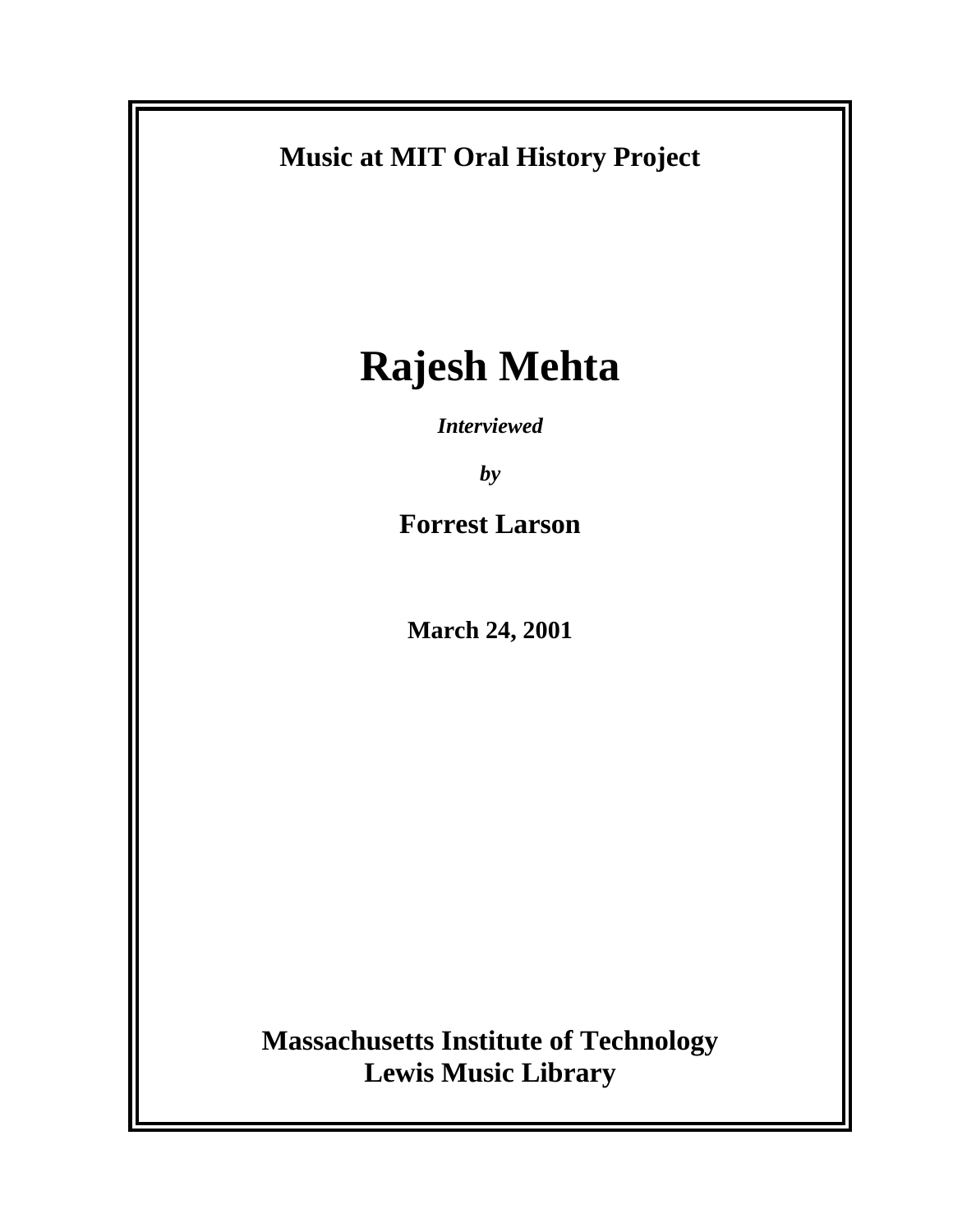Transcribed by: Mediascribe, Clifton Park, NY. From the audio recording.

> Transcript Proof Reader: Lois Beattie Transcript Editor: Forrest Larson

©2012 Massachusetts Institute of Technology Lewis Music Library, Cambridge, MA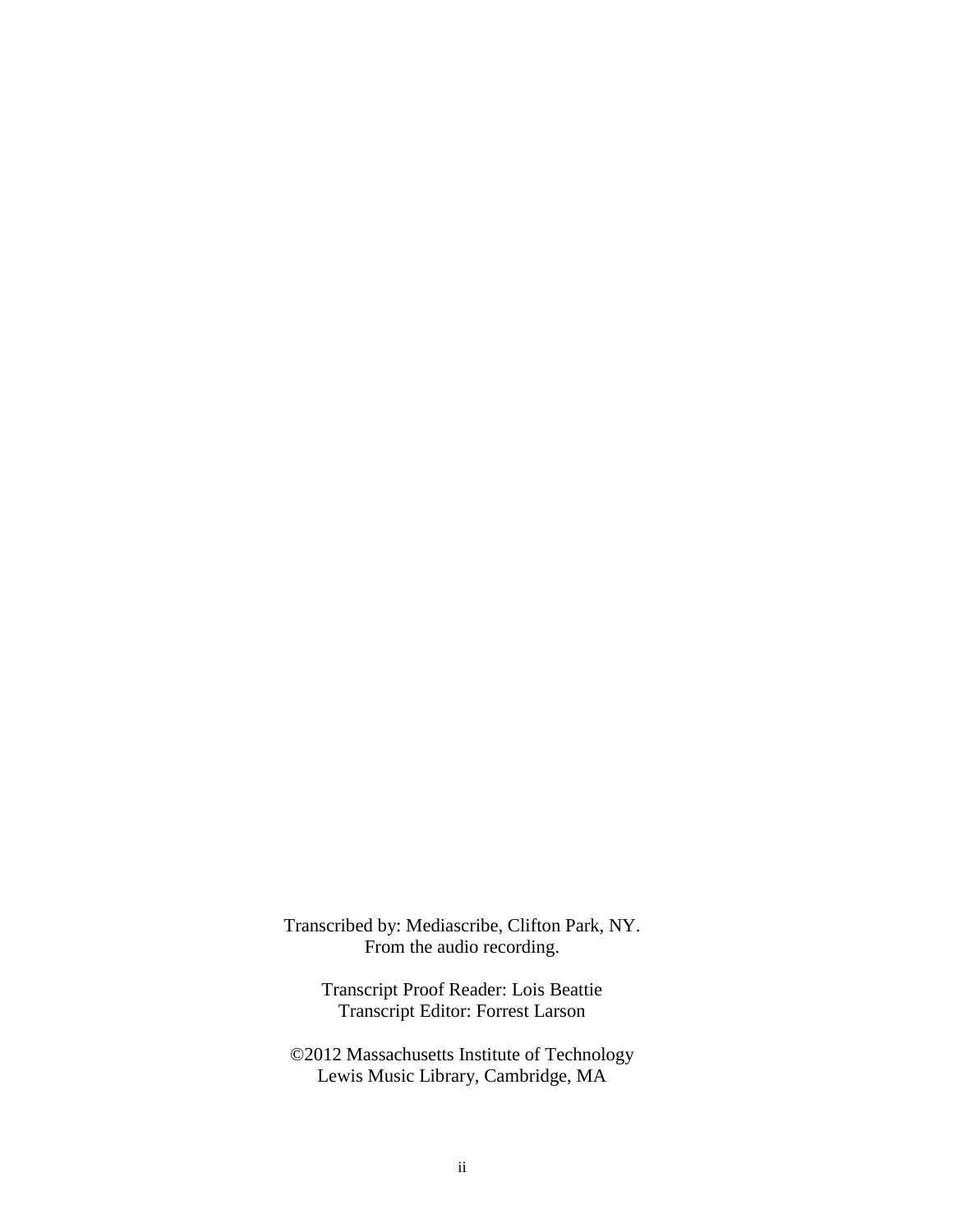# **Table of Contents**

- 1. Current work and post-MIT education (00:00–CD1 00:00) .........................................1 *Study with Anthony Braxton—improvising quartet with Hermann Bühler, Christoph Steiner, and Denis Aebli—move to Europe—acoustic research—tutoring math and science*
- 2. Family background and early years through high school (06:00–CD1 6:00)...............2 *Growing up in Gujarat, India—childhood memories of Indian film and devotional music move to New Jersey—musical heritage—early love of mathematics—trumpet & music theory lessons—high school music program: Joe Mundi and Bruce Bradshaw—introduction to improvisation—discovering Miles Davis*
- 3. Higher education (20:19–CD1 20:19)...........................................................................5 Love of math and music—family legacy of computer science—coming to MIT—MIT Concert *Jazz Band with Everett Longstreth—MIT Brass Ensemble, MIT Festival Jazz Ensemble development of improvisation through ad hoc ensembles—Mark Harvey's MIT courses and personal influence—American experimental music & ethnomusicology—Robert Belleh— Anthony Braxton— Aardvark Jazz Orchestra—Ray Zepeda—John Harbison—MIT nontraditional degree program, Electrical Engineering and Humanities—Lofti Zadeh—Steve Chorover—Travis Merritt—influence of philosophy: Friedrich Nietzsche, Martin Heidegger, Carl Jung—Eloranta Fellowship & investigating jazz in France*
- 4. Approach to composition and performance (46:47–CD 2 6:47) ................................11 *Artist in Residence at MIT—Paul Lovens—improvised music & "jagged, asymmetric time approaches"—musical and aesthetic ideals—Edgard Varèse—Iannis Xenakis—Carnatic music—modifying & reducing the trumpet: hybrid trumpet, bass trumpet, slide trumpet continuous microtonality—Maynard Ferguson—artistic inspiration from and use of outside, non-musical sources—mixing musical cultures—mathematically influenced music*

#### **Note on timing notations:**

Recording of this interview can be found either as one continuous file or as split up over two audio CDs. Timings are designated in chapter headings in both formats, with the timing on the full file preceding the timing on the CD version.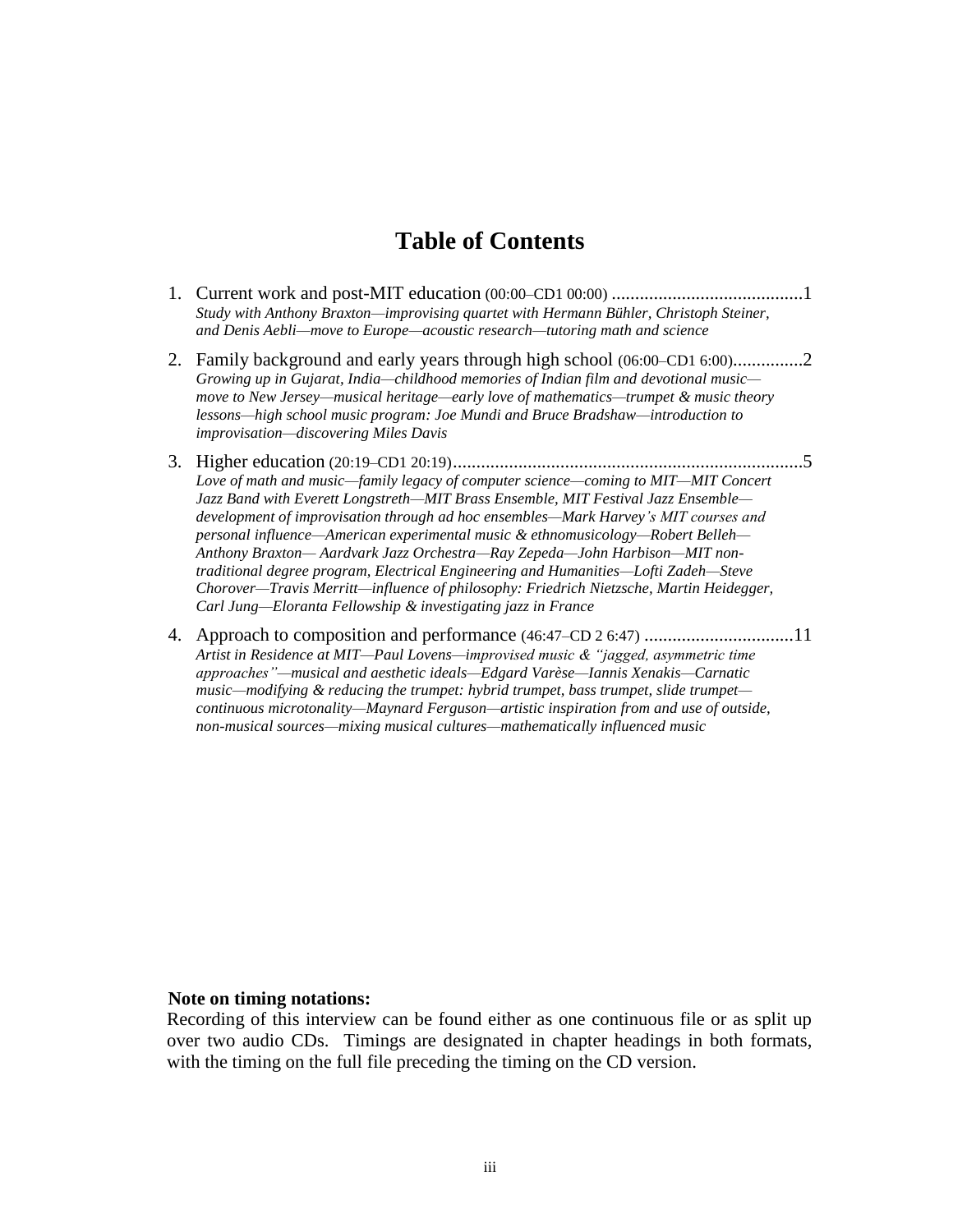#### **Contributors**

**Rajesh Mehta** received a B.S. degree in Electrical Engineering and Humanities from MIT in 1986. He is a trumpet player and composer active in Europe. At MIT he played in both the Concert Jazz Band and the Festival Jazz Ensemble. Jazz courses with Mark Harvey were critical in his musical development. He has developed extensions to the trumpet, and works to mix jazz with Indian Classical Music and other genres. In April 2001 he was MIT artist-in-residence.

**Forrest Larson**, Library Assistant at the Lewis Music Library, has attended training workshops in oral history methodology and practice at Simmons College and by the Society of American Archivists, and is a member of the Oral History Association. He is also an active composer and violist.

Telephone interview conducted by Forrest Larson on March 24, 2001, in the MIT Lewis Music Library and Rajesh Mehta in Berlin, Germany. Duration of the audio recording is 1:17:23.

### **Music at MIT Oral History Project**

The Lewis Music Library's *Music at MIT Oral History Project* was established in 1999 to document the history of music at MIT. For over 100 years, music has been a vibrant part of the culture at the Massachusetts Institute of Technology. This history covers a wide variety of genres, including orchestral, chamber, and choral musical groups, as well as jazz, musical theater, popular and world music. Establishment of a formal music program in 1947 met the growing needs for professional leadership in many of the performing groups. Shortly thereafter, an academic course curriculum within the Division of Humanities was created. Over the years, the music faculty and alumni have included many distinguished performers, composers, and scholars.

Through in-depth recorded audio interviews with current and retired MIT music faculty, staff, former students, and visiting artists, the *Music at MIT Oral History Project* is preserving this valuable legacy for the historical record. These individuals provide a wealth of information about MIT. Furthermore, their professional lives and activities are often historically important to the world at large. Audio recordings of all interviews are available in the MIT Lewis Music Library.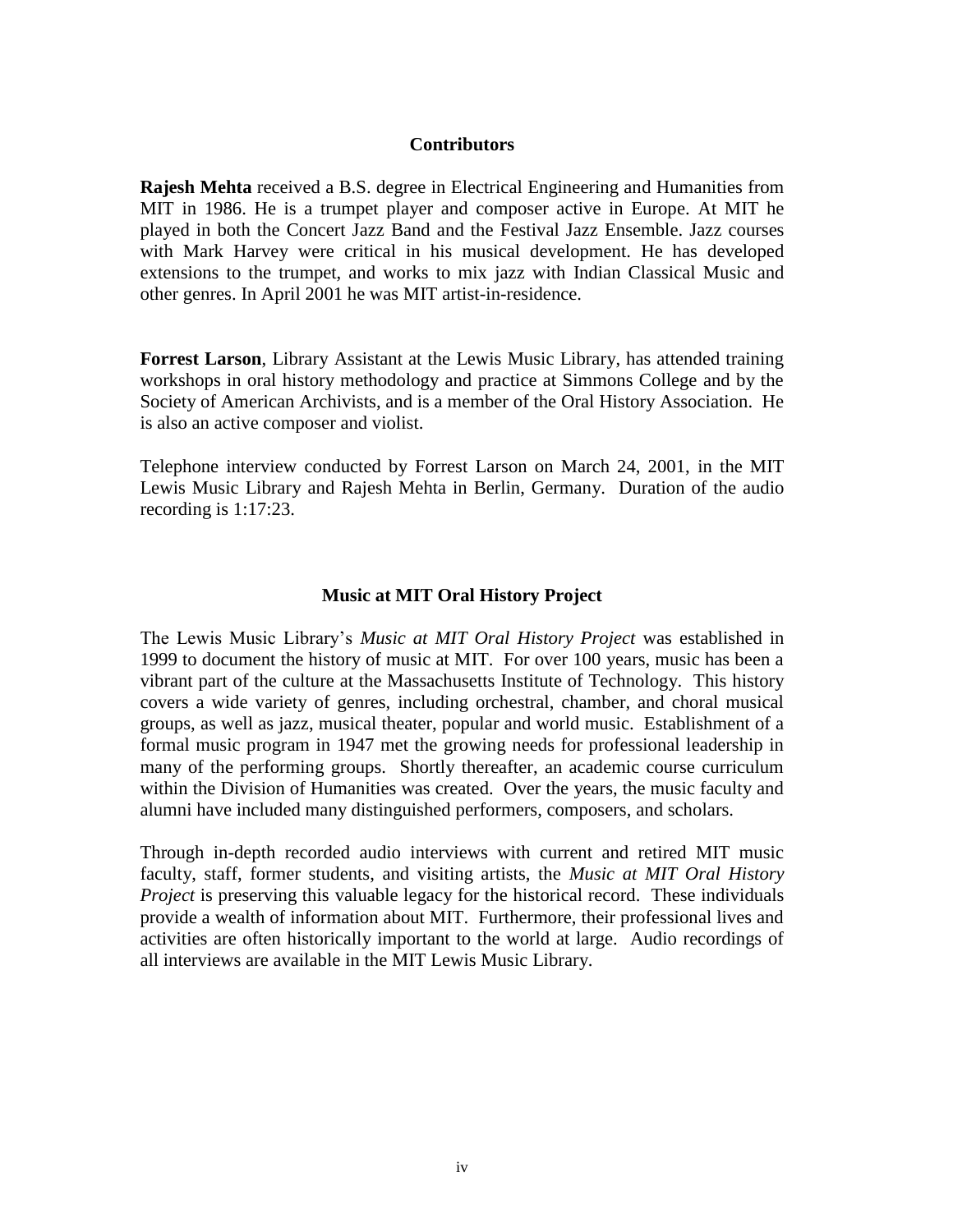### **1. Current work and post-MIT education (00:00–CD1 00:00)**

- FORREST LARSON: I'm very pleased this afternoon to have Raj Mehta, MIT Class of 1986. He's in Berlin, Germany. And I'm Forrest Larson of the MIT Music Library. I'm in the MIT Concerts office. [Note: It is March 24, 2001, and this is a telephone interview.] Thank you very much for your time. And can you tell me briefly what you're currently doing right now?
- RAJESH MEHTA: Well, what I'm doing right now is, first of all I just came back from India, from a project involving dance and music. And that was really wonderful. And I continue to do my work, extending my language as an improviser, and my instrumental innovations, some of which I've self-designed, and the other ones I've found. And I'm, yeah, busy conceiving new projects as a composer. Most recently I started applying some mathematical tools to composition, and I think I'm going to be pursuing that further.
- FL: I'm really looking forward to talking with you about that further. Prior to being in Berlin, you were in Amsterdam. What led you to move to Europe, from the United States?
- RM: Yeah, very good question. I met a Swiss saxophonist in 1989. It was about the time when I was studying with Anthony Braxton [b. 1945] at Mills College [Oakland, CA]. He happened to know of me through a bassoonist in a semi-professional jazz band I was playing in, in San Francisco. And, well, he invited me for a tour in 1991, in the summer of 1991, in Switzerland, with his Swiss trio. And this was an entirely improvised quartet.
- FL: In the trio, what were the—who was in that trio?
- RM: The instrumentation was saxophone, cello, and percussion, and myself on trumpet.
- FL: And who were those people?
- RM: A saxophonist named Hermann Bühler [b. 1962], from Zurich, and cellist named Christoph Steiner, and percussionist Denis Aebli. And it was basically at the invitation of Hermann Bühler. It was on his invitation that I went basically to Europe for the first time. We did a tour of Switzerland. We had, I think, five or six concerts in different cities. And then I went to Amsterdam after that.
- FL: So your studies—did you formally study with Anthony Braxton, or was it more a working relationship with him, just musically?
- RM: No, no. Well, I formally studied with him. I studied in his composition seminar, which was once a week on Wednesdays [laughs] if I remember correctly. And he was kind enough to give me also some private feedback on my compositions, so we had a one-on-one session. At the time—this was 1989, 1990—I was living in San Francisco. I had a tutoring business that I started, teaching math and physics and chemistry privately. It allowed me to regulate my schedule and to be able to, you know, do more music.
- FL: Were you teaching high school students?
- RM: And I also did some acoustics research at a consulting firm.
- FL: So were you teaching high school students, or tutoring high school students?
- RM: I was tutoring everything from ten-year-olds, arithmetic, to Ph.D. candidates who needed to pass their statistics exams, Ph.D. education students at [University of California] Berkeley. So, and then I was teaching physics and chemistry, so basically it spanned the whole age range, and it was really interesting because I had to keep my chops up in math and science. And I ended up hiring a few people, two or three people, in the natural sciences, because I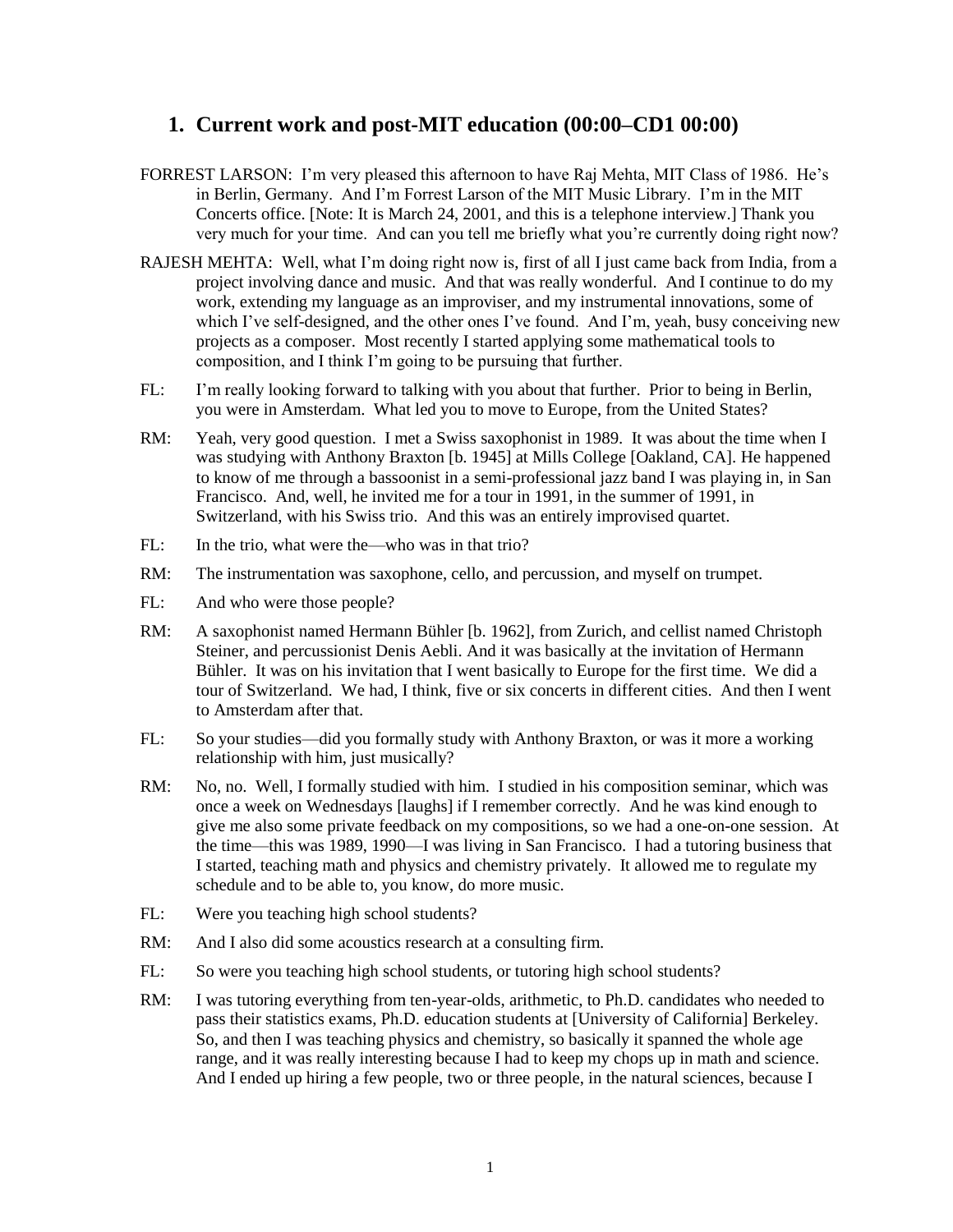had no real experience in it, and I was getting too busy. So I hired two students from Berkeley to teach biology as well as chemistry.

- FL: So how long did you study with Anthony Braxton?
- RM: Well actually, formally the study really lasted about a year, '89 and '90. So, fall of '89 and spring of '90, and then a little bit in the fall of '90 as well. There I was in a seminar that he had on John Coltrane [1926–1967], Charlie Mingus [1922–1979], Ornette Coleman [b. 1930], so I sat in. I mean, he was very kind to me; I never formally enrolled at Mills as a student, but I was an honorary student, let's say. And I would say that was really my sort of launching pad towards, you know, towards a life in music, and the real decision.
- FL: Wow! So it was through Anthony Braxton that you made the connections in Europe, too? Yeah.
- RM: Well, it was through studying with him. Yeah, I actually—Hermann Bühler was interested in Braxton, and realized that there was this trumpet player who's studying with him. So yes, it's true; indirectly through Braxton, I met this saxophone player.

# **2. Family background and early years through high school (06:00–CD1 06:00)**

- FL: So turning back the clock a little bit, tell me about growing up in Calcutta, India.
- RM: [laughs]
- FL: The musical experiences you had, and the family music, and stuff like that.
- RM: Well, I was born in Calcutta, but in a Gujarati family, so from the state of Gujarat, which is north of Bombay [Mumbai], which had, unfortunately, this horrible earthquake recently [Gujarat earthquake, January 26, 2001].
- FL: Yeah.
- RM: Gujaratis are really, sort of almost by definition and historically, traders and merchants. And there are other ethnic groups in India which are more focused on, say, on the arts and education, but Gujaratis are really interested in education as a way to get, let's say, economic livelihood, you know. But I was raised in a family that was mostly listening to devotional music, Bhajans, and film music. I mean, my grandfather was an accountant for the Roxy Cinema in Calcutta.
- FL: [laughs]
- RM: So I mean, rumor has it that my father and uncle watched almost every film that ever passed through there. So I remember hearing, as a child, devotional music, and film music.
- FL: Now, the devotional music—was that mostly vocal music? Obviously it would be vocal, but—
- RM: Yes, it was mostly vocal music.
- FL: —were there instruments with that?
- RM: Sometimes there were, but largely it was acapella, you know, in choruses. I remember even singing those devotional songs in the temple. So, I remember these processions. Okay, when it came to rituals, marriages, etcetera, then—then there were also instruments accompanying.
- FL: Did you learn any of those traditional Indian instruments?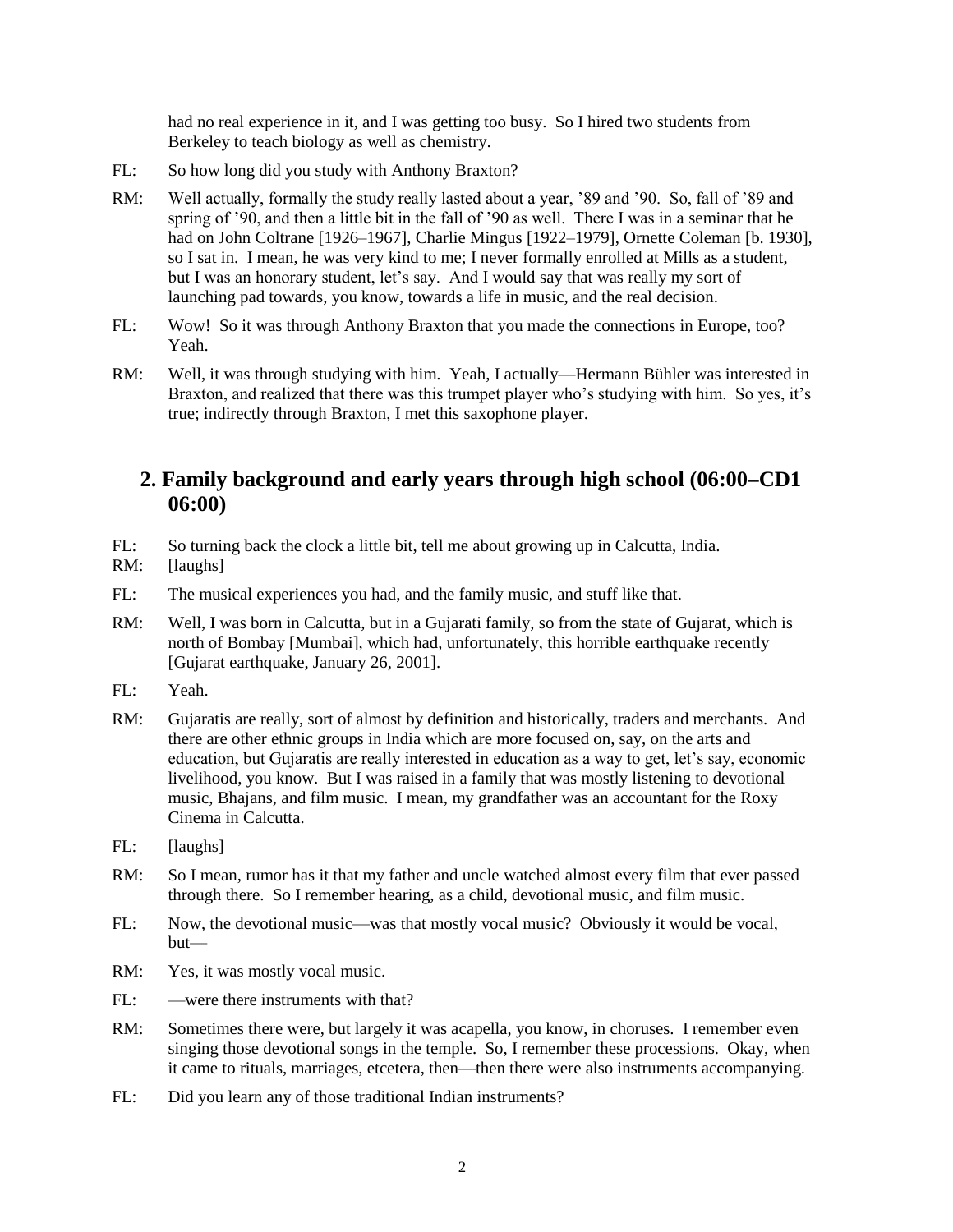- RM: No, I never—I never learned any traditional Indian instruments. And I only lived in Calcutta until I was six and a half years old.
- FL: Mm-hm.
- RM: Two of those—let's say two or two and a half years, of those early years, were also in Bombay. And my mother is from Bombay, so we—you know, I moved around quite a bit between these two cities.
- FL: So did your family sing and just kind of make music on their own?
- RM: That's an interesting question. I'd say my mother has a really—she has a beautiful, reserved voice, and she—she sang a lot. She was a hobby singer—film music singer. And so I remember her singing a lot, and listening to film music. But otherwise, no one. I think my mother was my direct connection to hearing music on a daily basis.
- FL: So when you moved to New Jersey, did you feel like you took some of that musical tradition with you, with the family? Did that kind of come as well?
- RM: Well first of all, I think my, you know, my first impressions—first of all, my father had left when I was three and a half, so it was quite a separation, for almost three years, or perhaps even slightly longer. We were kind of separated; we hadn't seen him for three years. He went and studied computer science. So, the—first there was this adjustment, of just getting used to being a family again. And it's funny, but you know, one of the other—well, loves I had very early, than music, was mathematics. Math is like—it's almost a sport, like football is for Brazilians. For Indians, math is [laughs]—is quite an early sport that they engage in. So first thing I remember was, well, I went from this really warm and extended family to cold New Jersey, and that took a little period of adjustment. What I—when I discovered, let's say, my musical heritage, was perhaps in the coming years, when suddenly, you know, music came back into the house and my mother was listening to Rutgers University, or in New Jersey some local Indian programs, sort of every Saturday morning, and then cassettes of film music. And then I got to pick up an instrument when I was ten years old, in elementary school.
- FL: And what instrument was that?
- RM: So I picked up the trumpet.
- FL: Uh-huh.
- RM: And people ask me, "So what's an Indian boy in New Jersey with that kind of background picking up the trumpet?" [laughs] Well, you know, I was asked this in—before the premier of *Reconfigurations* [2001], I was interviewed. And they asked me also, "Why did you pick up the trumpet?" And I think I heard Louis Armstrong [1901–1971]. I mean, I have a vague memory of hearing him play on record. And it was very clear to me, you know, that I should play the trumpet, so ever since then, which is now—1974 'til now—twenty-seven years, I'm still with the same instrument, so to speak. Because it's expanded quite a bit since then; I have other trumpets in my arsenal, so.
- FL: And we'll get into more detail on that.
- RM: Yes, yes.
- FL: Are there any other instruments that you learned, like growing up, or since then?
- RM: No, no, nothing. Nothing really significant to speak of. I think, although the trumpet's been very, very important to me, obviously, and that's my instrument, I think I've been so influenced musically by so many other instruments that I think those were also—those other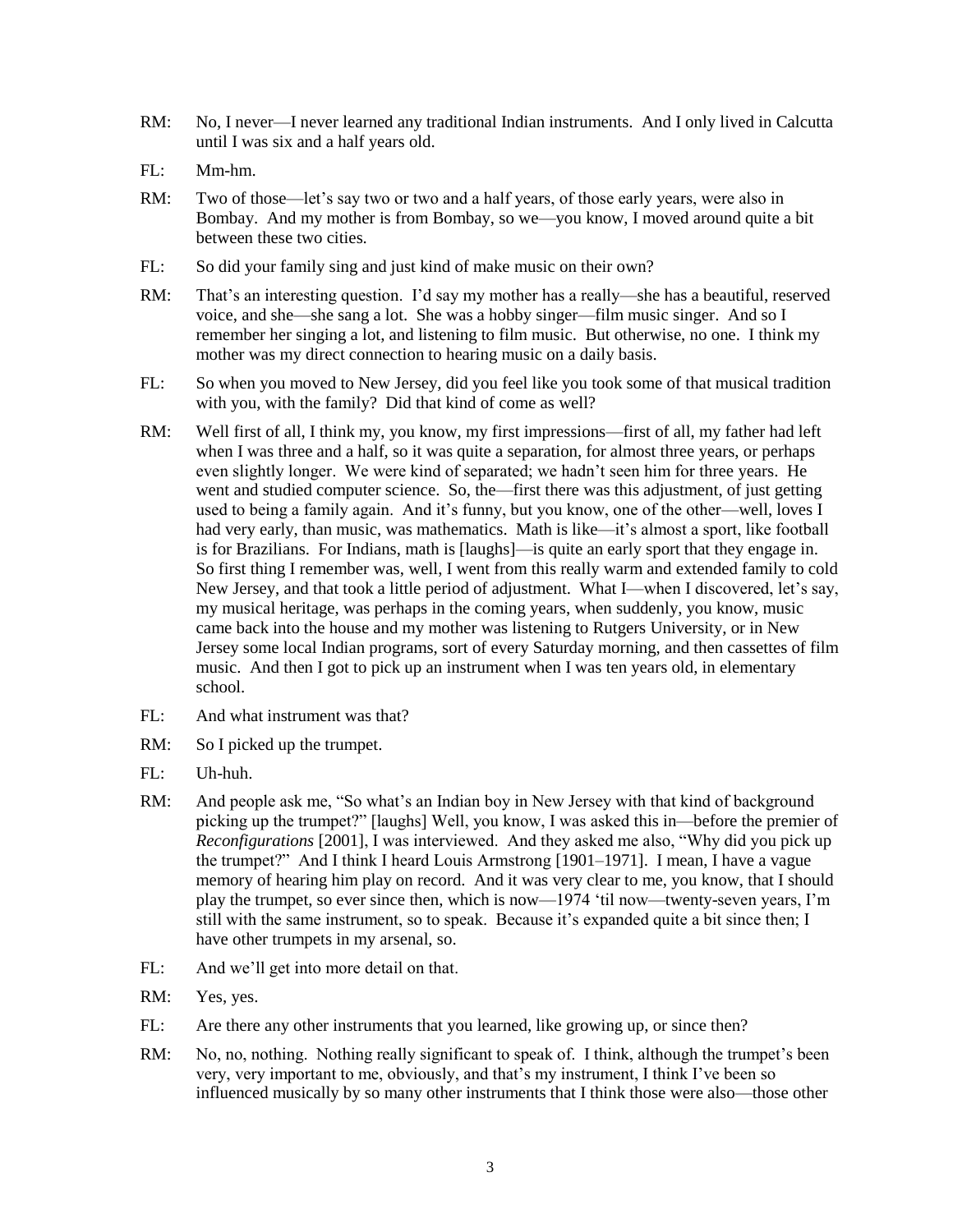instruments and other, even traditions, musical traditions—were also the impetus for me extending the trumpet the way I've extended it, in order to yield certain possibilities that weren't available, or weren't audible, from what I'd heard up to that point on the trumpet.

- FL: Wow. Can you tell me about your—some of your musical experiences and musical education prior to coming to MIT?
- RM: Uh-huh. Well first, like I said, I started in fourth grade and when I was ten, playing the trumpet. And then it was all fairly concentrated on public school stuff, so stage band and these kind of things. When I was thirteen I remember having a private teacher, and he came in with some serious harmony and chord theory. [laughs] I was pretty amazed and overwhelmed. But I had this teacher for a little while.
- FL: Who was that teacher?
- RM: Then in high school, I mean, really notably, I would say in high school things really started taking off for me in terms of recognizing how much music meant to me. Although, you know, I mean, mathematics and sciences, and just my sort of love for learning, probably like many MIT students who end up at MIT—they were also quite a priority. And of course, some family influence had something to do with it, but it already started when I was, let's say, ninth grade. We had an amazing high school music program run by two, to this day, really two fabulous teachers. One was a jazz pianist and the other one was a classical French horn player.
- FL: And what were their names?
- RM: Joe Mundi was the pianist, and Bruce Bradshaw was the classical French horn player—or at one time, he studied at Boston University. So it was an amazing marriage. These guys, okay, focused on the marching band, because we had a two hundred and forty or two hundred and fifty piece marching band, called the Superchiefs.
- FL: [laughs]
- FM: Keeping in—keeping in [laughs] line with Piscataway. Piscataway is also an old chief's name, so we were the Superchiefs.
- FL: Wow!
- RM: And what was really remarkable about these guys was, you know, they could take any group of entering musicians—basically anyone who wanted to play music in high school—and turn it into really a wonderful unit. They wrote the music themselves; they designed the formations themselves. So, and it was almost boot camp, but you had to go through the discipline and the training of marching band before you could play in the orchestra, or you could play in the musicals, or you could play in the jazz-rock ensemble. So, you know, I cut my teeth there in high school and spent an enormous amount of time doing it. We ended up going to Ireland when I was a junior, to compete in the Saint Patrick's Day Parade. The jazz band played for the Mayor of Limerick, and the concert band in Galway. [laughs] So we traveled with this group and we competed. It was thanks to this density of musical experience, these four years, that I would say that I had really kind of a basis to go further, you know, with music.
- FL: So in high school, you obviously played in the marching band, and you mentioned the jazz band. What other groups did you play with?
- RM: I played in the concert band, the wind ensemble, and I played in musicals; you know, they did all kinds of musicals then. And yeah, that's about it. And I was, basically ended up playing lead fairly early in the jazz band.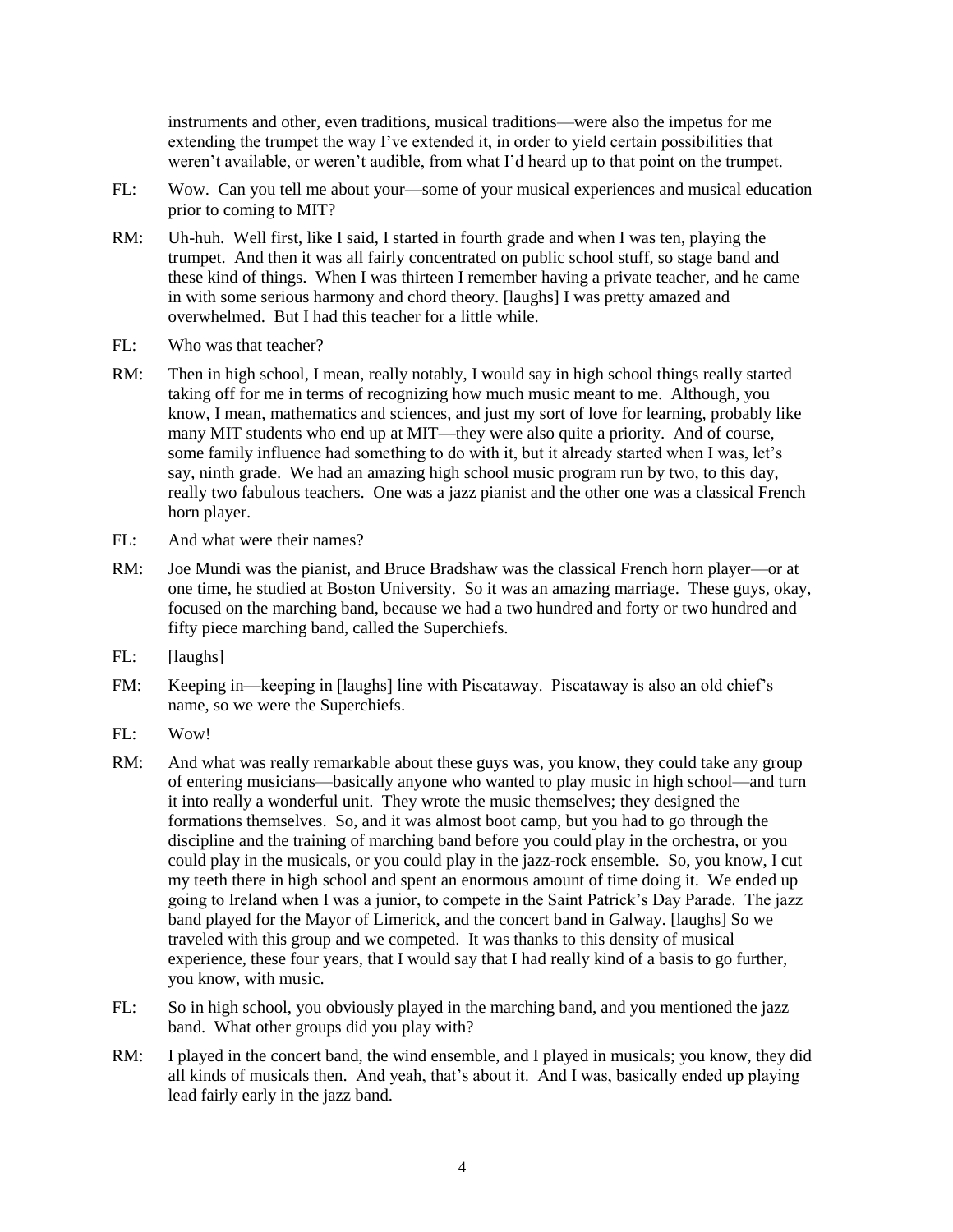- FL: So—
- RM: I was a strange lead trumpet player because I wasn't really only interested in the rage at that time, which was Maynard Ferguson [1928–2006], and just playing high. I think in a way my interest in playing lead [laughs] was more, perhaps, the leadership role in it?
- FL: Uh-huh.
- RM: The lead trumpet sort of carried the voice for the ensemble in these charts. But it was also that it had the most melodic part in the band, you know, so I was very interested in melody. I think there's an Indian penchant there that came through.
- FL: So when you were in high school, was there a certain—how did you think of yourself as a musician? Were you—not to put labels, but did you think of yourself in kind of the jazz tradition? Or did you just think of yourself as a musician, in general, and not—not specific in that way?
- RM: You know, there wasn't enough stylistic definition at that point for me to say that I was anything more than just a musician, or even just a trumpet player at that point, you know. I played everything that they wanted me to play. But it was, yeah, it was when I was a junior and senior when—I mean, the jazz band was really exciting for me. I also, you know, played some concert music and some classical music. But improvisation really attracted me, and—
- FL: So how soon did you get started with improvisation?
- RM: In the jazz band.
- FL: Yeah, in high school.
- RM: In high school, yeah. You know, little parts, little solos here and there. But I really loved it! I really loved having the opportunity to improvise.
- FL: When you were in high school, had you been introduced at all to free jazz, or other kinds of avant-garde music?
- RM: No, not at all. Not at all. Rather, I think it's rather, you know, rather conservative, or rather commercial, the charts, you know, we ended up playing. Don't even remember really playing, maybe one or two [Count] Basie charts [1904–1984], but you know, Sammy Nestico arrangements [b. 1924].
- FL: [laughs]
- RM: No, and Maynard was the rage, you know. We didn't—nobody introduced me to Miles Davis [1926–1991]; I happened on him by accident, sitting in the car, with the radio. And I just was so blown away that—what a contrast to all the—the idols that were put in front of me when I was in high school.

## **3. Higher education (20:19–CD1 20:19)**

- FL: So prior to MIT, how were you thinking about music for you for the long term?
- RM: Well, I never thought of it as a—that it would turn into, let's say, a professional career. Now that could be also because I'm from a—a pretty strict Indian family, and my father's a computer scientist, or was a computer scientist. But it was also that I was fairly clear when I was even a freshman in high school that I wanted to go to MIT. And I mean, I loved math so much. And heard that it was one of the best places to go for that, if not the best place. And so I—I just felt this recognition that, yeah, I want to go there [laughs] so simply!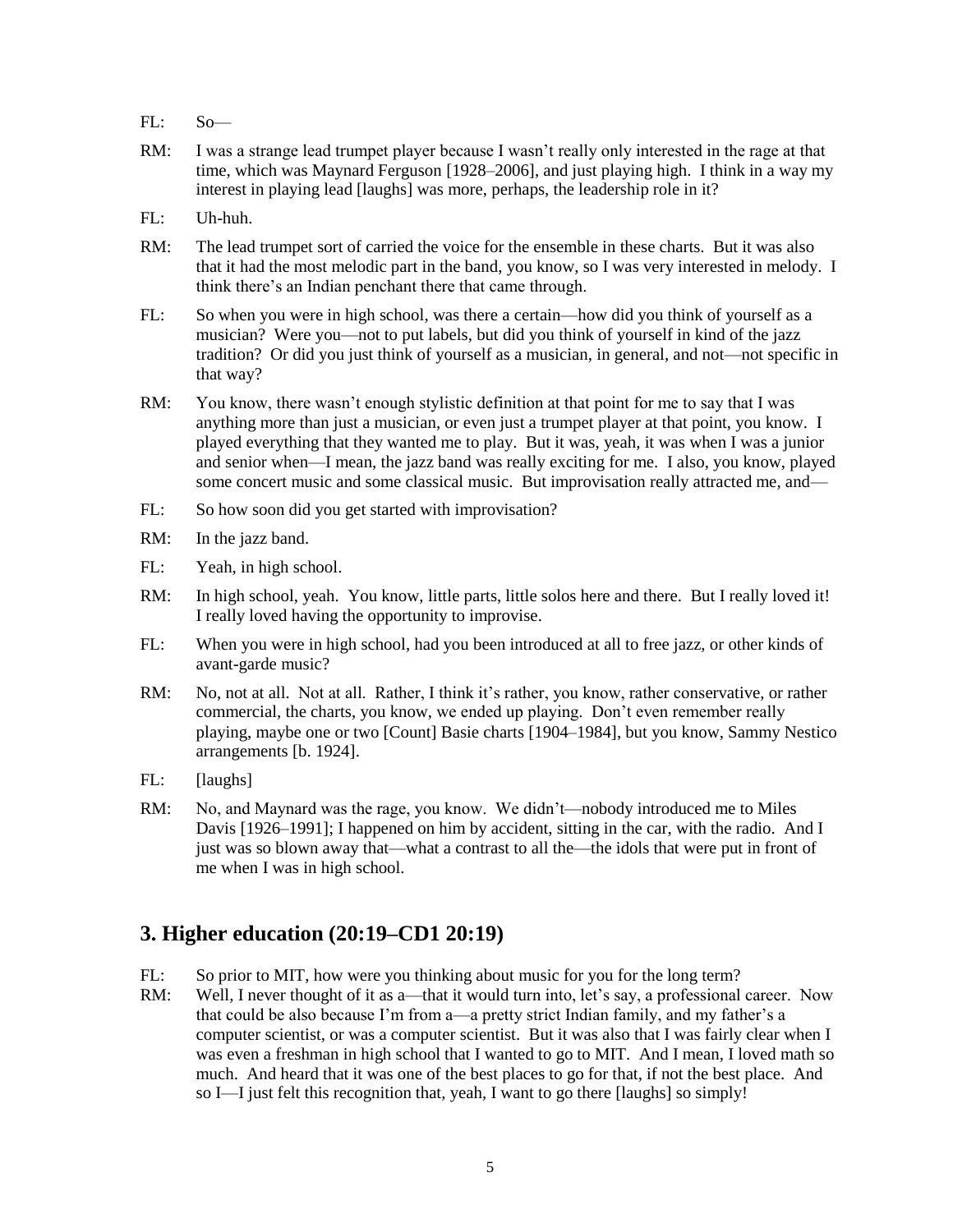#### FL: [laughs]

- RM: And I ended up going there. I knew that somewhere, it was—I think somewhere in my high school career that there was something very fishy about my [laughs] relationship to music. I had so much passion for it. But no, it wasn't absolutely; there was no opportunity. It wasn't clear that I would pursue that. My band directors had always put me in the most challenging positions I could be put into, looking back, you know, in hindsight. But they were incredibly good teachers. They never pushed me in—in a very, say, vocal way; they were very subtle in their support.
- FL: So when you were planning to come to MIT, did you know much about the music program here, or just even the humanities, the School of Humanities, now? Did you know much about that?
- RM: No, not at all. What I knew was that Boston was a great city for music, and I knew that because I spent the summer of—at the end of my junior year in high school in a research internship program at Boston University. It was a small—there was a research internship of thirty—thirty people from around the country, and we were each paired up with a scientist to do a summer project with physics [unclear]. So I mean, I really was very attracted to Boston, but also MIT and MIT's proximity to, you know, to a lot of things that were going on with music. But I didn't know internally what was going on, you know, at MIT in terms of music.
- FL: So what were you thinking about—what were thinking, musically, when you came to MIT? Were you thinking that you would find opportunities outside of MIT? Or, how were you thinking that way?
- RM: I thought, I mean, first as a listener, and just in terms of listening that I would be able to get a great deal of exposure, you know, with New England Conservatory there and Berklee College of Music. I mean, you have a lot of universities there also with their own music programs. And as a player, I found out fairly quickly that it had a jazz band, or a couple of jazz bands, and brass ensemble, and how strong it was! I mean, MIT—
- FL: Did that come as a surprise to you?
- RM: --had really a lot of music going on, so I was really pleasantly surprised.
- FL: And you found out about that fairly soon after you got here?
- RM: Yes, yeah, I did. I don't know exactly when I joined the [MIT] Concert Jazz Band. And I was in the [MIT] Brass Ensemble for two years, and the Concert Jazz Band for two or three years. And when I made it into the [MIT] Festival Jazz Band [Ensemble], because I also admired Herb Pomeroy [1930–2007, director of MIT Jazz Bands, 1965–1985]. I thought he was a really, really special figure. Unfortunately, he retired the year that I—the year that I made it.
- FL: Oh. [laughs]
- RM: And so, and then I went to [UC] Berkeley for seven months to do my history of ideas part—
- FL: Uh-huh.
- RM:  $\sim$  -of my degree, which actually I discovered after going to Berkeley, rather than before. So it was actually a process of discovery than that I had this plan of doing history of ideas.
- FL: I'll get back to that degree—
- RM: Okay.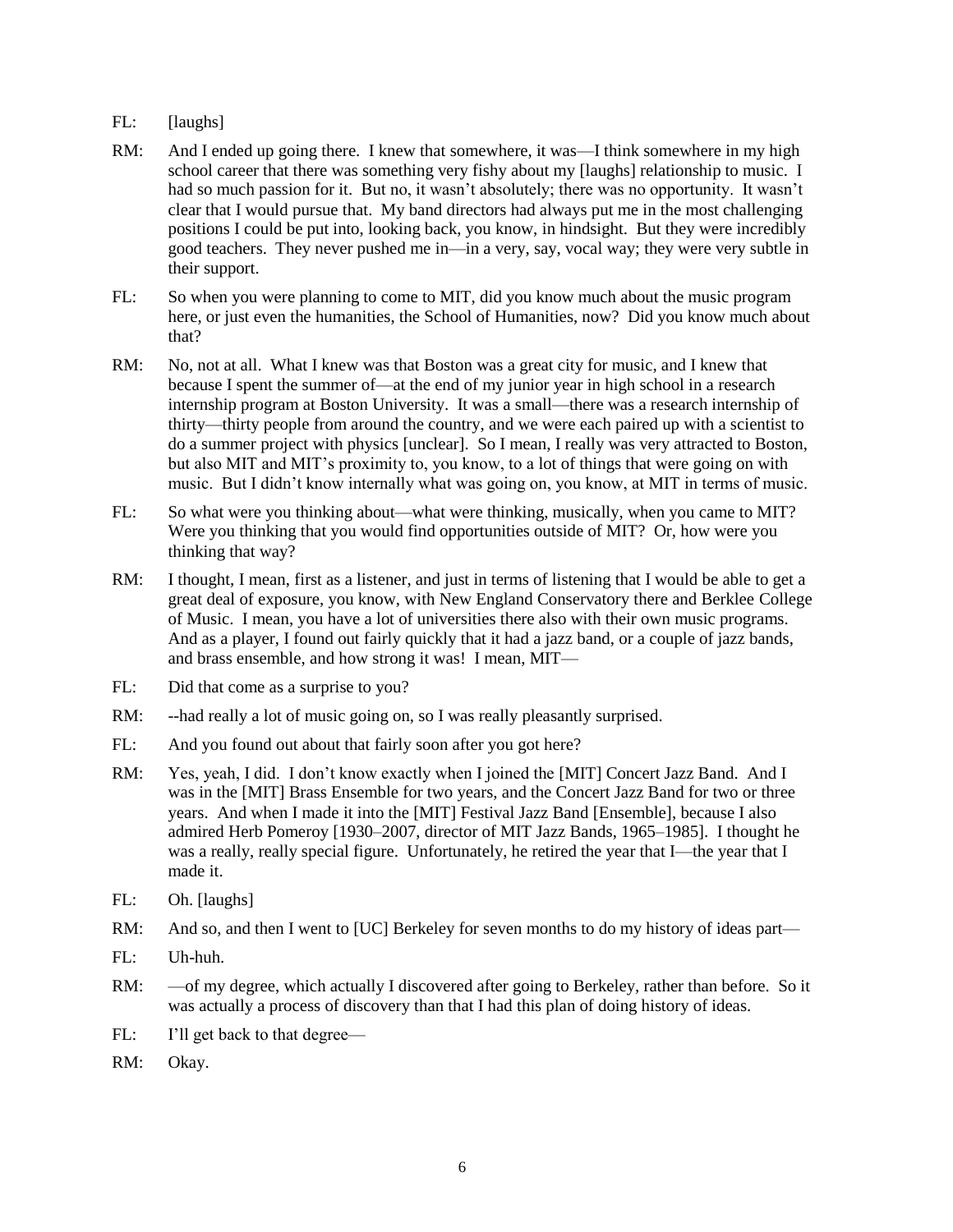- FL: —because I'm really interested in that, too. So, you actually didn't play with the Festival Jazz Ensemble then, with Jamshied Sharifi [Director of MIT Festival Jazz Ensemble, 1985– 1992]?
- RM: No, no I didn't.
- FL: Yeah.
- RM: I didn't. That was the year that I'd left for Berkeley, and I came back only for a few months, one more semester, my senior semester.
- FL: So what was it like—the Concert Jazz Band that was with Everett Longstreth [Director of MIT Concert Jazz Band, 1968–1995], right?
- RM: That's right.
- FL: Yeah, and they played fairly straightforward, traditional jazz, you know, and I'm thinking of your music now.
- RM: [laughs]
- FL: What was that like for you?
- RM: Well, you know, I think I was playing lead and getting to improvise a little bit. But it was just a way of keeping also in touch with playing. And also the Brass Ensemble, you know, we played—I forget the man who was the head of it. He was a trumpet player, classical trumpet player. But the real, let's say, the space to improvise came through my own ad hoc ensembles that I started forming fairly early, already my second year at MIT. [Editor's note: Head of MIT Brass Ensemble was Greg Hopkins, b. 1946; trumpeter.]
- FL: Tell me a little about those groups.
- RM: Well, there was one called Interfusion, and another one called Blue Elixir. And they were—I mean, we played really everything from *Kind of Blue* [Miles Davis album, 1959] to, I don't know, Spyro Gyra [jazz-rock group, started in 1974], and all kinds of—a mix of stuff, which at that time was really fine to do. [laughs] But you wouldn't catch me dead playing that stuff anymore!
- FL: [laughs]
- RM: But it was a good training ground. I mean, I really got to form some small quintets and sextets. I also had, for a short time in my senior year, a quartet with a rhythm section from Berklee College of Music, playing like basically Miles in the seventies. So those, you know, were the moments where I could really stretch out. But it was, you know, Mark Harvey's [MIT Lecturer in Music and Theater Arts Section] IAP [Independent Activities Period] Seminar in 1984, so my sophomore year, that—that's where I got my first introduction to free improvised music.
- FL: So his seminar was on free improvisation?
- RM: Yes, it was an IAP, yeah, seminar. And I just remember—I remember that clearly! And then, you know, I took Mark's class and got to know Mark over time. And yeah, I would say that really, you know, the significant impulse to really—and support to be the musician that I am, came from Mark Harvey.
- FL: Yeah, he's been a great mentor to you over the years. And you took—
- RM: Yeah, mentor in so many ways! I mean, yes, he's a trumpet player, and yes, he taught jazz history. But you know, Mark is a teacher of, you know, so many dimensions. And we had an affinity on many different levels—I mean also, that he was not only—I mean, he's obviously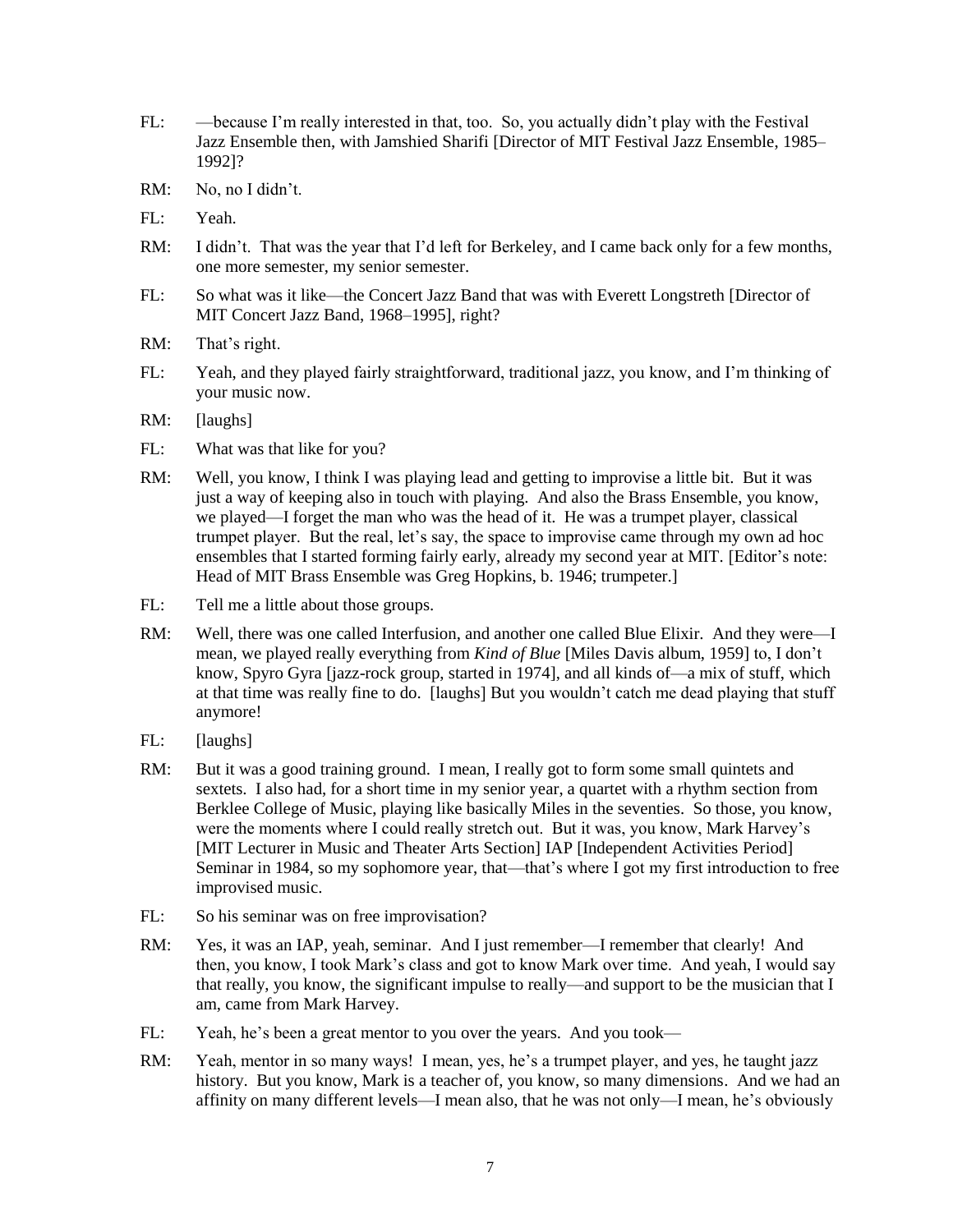a jazz musician, but he's also, you know, influenced by Charles Ives [1847–1954] and the whole American experimental music—composed music tradition as well. So, that breadth, and also his interest in religion and music—okay, intellectually, on one hand. I ended up studying with Robert Bellah [Professor of Sociology] in Berkeley, who was an influence on Mark's Ph.D. on Charles Ives and civil religion ["Charles Ives: Prophet of American Civil Religion," 1983]. So, there were all these coincidences—probably not so—real coincidences, but there were a lot of attractions.

And Mark was the one who I really trusted when it came to a point of deciding, you know, in 1989 or '88, when I thought, well, look. I'm doing my technical stuff on the side, but the music has grown so much that I have to sort of give my life over to music. And I remember charging a flight [laughs] on a credit card to Boston! And having a three-hour lunch with Mark, and yeah. He said, "Well, what's out there?" You know, I said, "I want to go and really pursue music seriously." It was one of those, you know, thresholds—being at the threshold of something, moments. And I said, "Well, I met this guy Anthony Braxton [b. 1946]. He plays a lot of saxophones. And I don't know what to think of him." And Mark gently said, "Well, check him out. He's brilliant." I did, and Braxton and I had also incredible chemistry, and he invited me to stay. So it was a very—yeah, I think Mark was the—definitely the decisive influence, let's say, from MIT.

- FL: So how did you come to play with the Aardvark Jazz Orchestra?
- RM: Well, through being around Mark. You know, he's a minister, but for me, I was so impressed by how, sort of, his ministry manifested itself through the way he led Aardvark. And I mean, it's, you know, I think improvisation and composition and his range of expression, and bringing out the creativity of each individual is—you know, it's a spiritual phenomenon. And I think there are few who do it as well as Mark Harvey does. So I was attracted and he started integrating me. And so, I mean, it says in the—I looked on the web. There's a little bio about me as a music alumni, and that I've been in Europe since 1998, which is not true. I've been here since 1992. So, just to say that the last time I was in Boston, at MIT, I played with Aardvark, [laughs] almost exactly the same time as I'm coming—it was a decade, exactly a decade ago. And that turned out to be a CD: *Aardvark Steps Out* [1993]. It was Aardvark's first CD, so it was a real privilege, too.
- FL: So how long did you play with them?
- RM: Not so long. I think I did, let's say, before I went to Europe I might have done three gigs with them.
- FL: Was this a first opportunity to really stretch out your non-traditional technique. Like that CD, that piece "Mutant Trumpets"—
- RM: [laughs]
- FL: you really seemed real comfortable with that, and really going with it. And so, was Aardvark the opportunity to re-grow with that?
- RM: Aardvark was one of them. I mean, when I played—you're talking about *Aardvark Steps Out*.
- FL: That's right.
- RM: I recorded that—that was in 1991, so I'd already had, you know, two years, those two years after I met Anthony Braxton as well. So it was really in this period when I was studying with Braxton that I started forming my own ensembles, and started composing. But all along, you know, sending this stuff also to Mark, so it wasn't so much just Aardvark, but it was really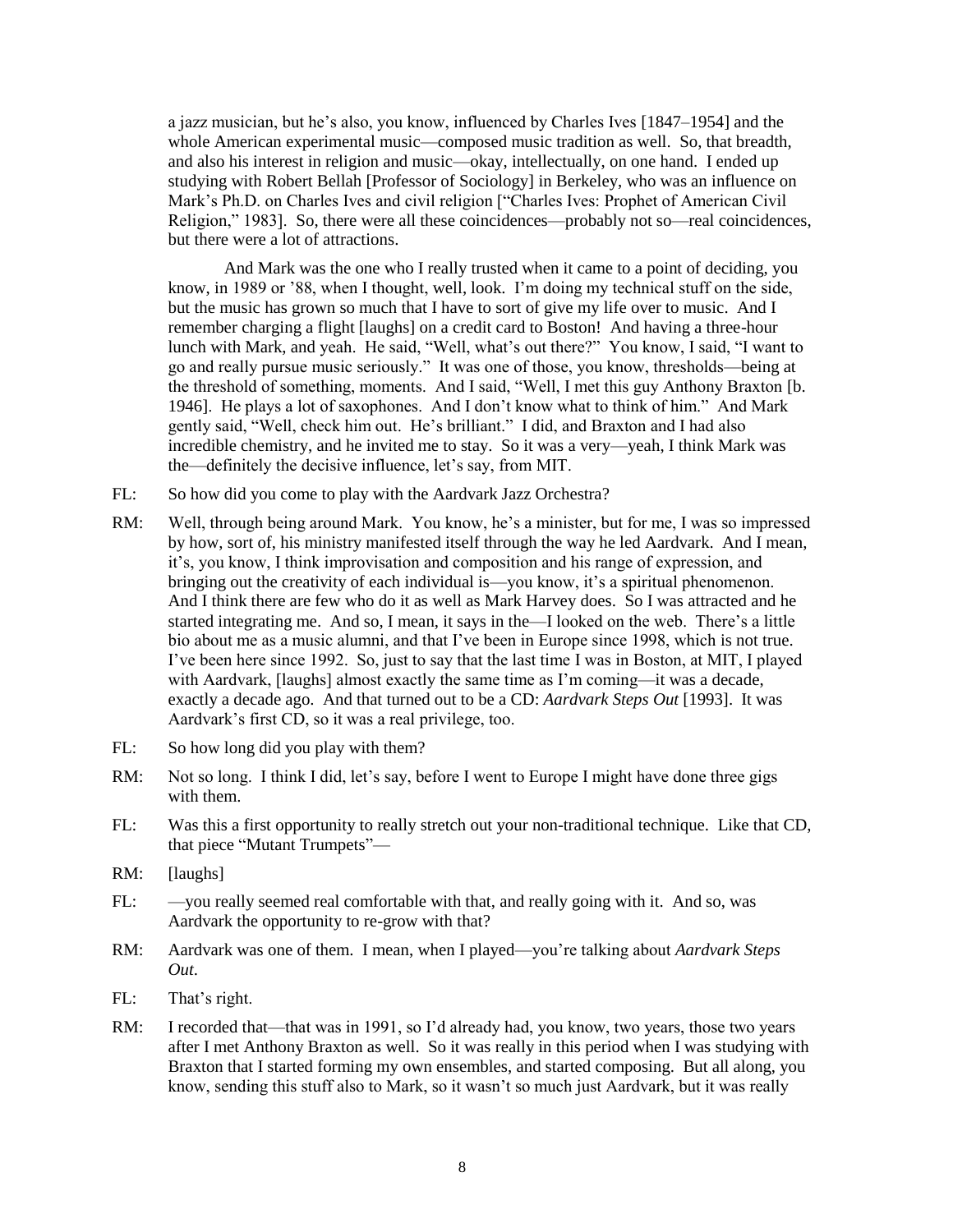this dialogue with Mark about my musical evolution. But, yeah, I felt definitely at home in the "Mutant Trumpets"! [laughs]

- FL: [laughs] I was at that concert, and—
- RM: Oh, you were there! Oh, wow!
- FL:  $-$ I still remember that, yes. I distinctly remember your trumpet playing.
- RM: Oh!
- FL: Yes! What other MIT music faculty did you have contact with when you were here?
- RM: Well quite frankly, not very many, to be honest. I mean, I didn't take many classes. I took Basic Musicianship and then I took Jazz Harmony and Arranging with Mark; I audited that class. So, I was aware of different faculty, like John Harbison [b. 1938; composer, MIT Institute Professor of Music]. A friend of mine, who was in one of my groups, Ray Zepeda [MIT class of '88; alto saxophonist] —he had studied with John. So I was aware, you know, of different faculty, but I didn't have really much to do with them directly.
- FL: Who did you take the Musicianship class with?
- RM: You know, I can't remember, at that time. It was—I don't remember.
- FL: Uh-huh.
- RM: It was like 1982, so I'd have to search my memory banks.
- FL: That's okay. So you majored both in Electrical Engineering and Humanities.
- RM: Right.
- FL: First tell me a little bit about your electrical engineering, your specialty, and your interest in that field.
- RM: Well, my interest, to be quite honest, was probably always mathematics, and I probably happened on engineering. Probably a little bit of, you know, family interest that I become an electrical engineer. That was the [Ronald] Reagan [US President 1981–1989] era and electrical engineering degrees brought the most comfortable jobs in the marketplace. I started off just as a pure electrical engineering student, but I think it was really—was really my love for mathematics that sort of even got me through. The one course that I really enjoyed, and I think had some influence, was Digital Lab. And then I did also some—some courses at Berkeley during those seven months which were transferred to MIT, and I had a Natural Language Processing class, which was really a computer science-math class, with Zadeh, Lofti Zadeh [Professor of Mathematics at UC Berkeley] which was—also I remember that. It was important. It was an eye-opener. But yeah, generally, I have to be honest that the humanities at MIT really attracted me, which was really surprising! I had never imagined that it would go in that direction. I kept taking classes in engineering, but I quickly realized that I needed a broader degree. And looking back, what was great about MIT was that it really had the flexibility for someone like me, who was—okay, it took some persuasion, but I did end up getting a pretty unique degree out of MIT.
- FL: So you're talking about persuasion. Who was it that was influencing you to do this more non-traditional degree program?
- RM: Probably—probably no one. Myself—it was my own sort of inner voice, I would say. I would just say that I had some encouragement. There was—I had, let's say, support along the way, again from Mark, from Steve Chorover [Stephan L. Chorover, MIT Professor of Brain and Cognitive Sciences]; he was in the Psychology Department. At one point I really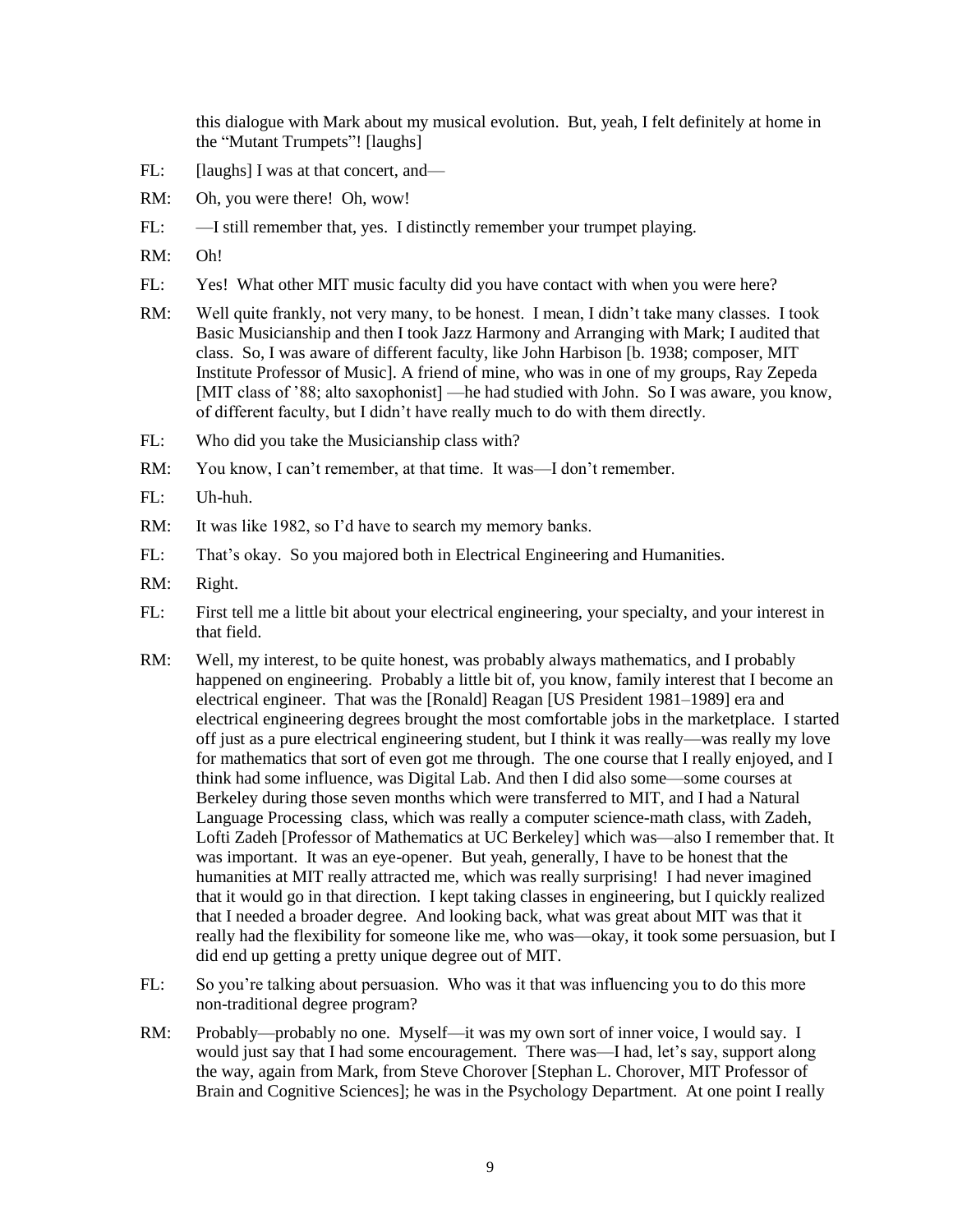thought about majoring in music for my Humanities component, and then I decided against it because I wanted to do, let's say, a broader history of ideas part, and just to play the music, and work on the music, rather than to take classes in it at that time. And no, it was—it was basically a discovery. I had some support. Travis Merritt, I think, was the Head of the Humanities Department at that time [Travis R. Merritt, MIT Professor of Literature and MIT Director of the Humanities Undergraduate Office]. He was also very supportive when I decided to do a 21E degree [joint major in Humanities and Engineering].

#### **[END OF CD1 38:00]**

- FL: Uh-huh. So, the history of ideas program—tell me about your interest in that. And did you do a thesis or any kind of research paper in that area?
- RM: No, I didn't do a thesis, but I—no, I actually didn't have a thesis in that. What I did was basically I had a range of classes that went from Eastern to Western philosophy, and not only through the Philosophy Department; there were some in the Religion Department, and some the Political Science Department, and also in Philosophy and Anthropology. So it was—but, let's say it became the history of ideas because of this philosophical interest. And there a major, major figure was actually a professor at [UC] Berkeley named James Jarrett, who was sort of an old professor—he's retired now—in the Graduate School of Education, who was a philosopher of art. And he really influenced me significantly and helped me even design the history of ideas program. Now, some of the courses, by that time, I had already taken, so it was a matter of, you know, really finishing it, and supplementing what I had already done. And yeah, he was very influential. And then it came to MIT, and MIT basically approved it. And so yeah, [laughs] that's how it happened
- FL: So, this is an unfair question, because—but your interest in history of philosophy—can you tell me some of the particular things, particular either philosophers, or trends and ideas, or things—?
- RM: Sure. I mean, I was really inspired by [Friedrich] Nietzsche also because of his passion for music. I think that the German philosophers really attracted me; school of hermeneutics was also fascinating. Let's say [Martin] Heidegger was also, let's say, one of the thinkers that I also his reflections on art. [Carl] Jung, who I also consider a philosopher. Basically, thinkers who had reflected on art were really very important to me in this period.
- FL: Wow, I wish we could get more into that. Moving on here, can you—this is getting back to what we were talking about before. But the MIT environment—as you look back, what are some of the things that you feel like you really got from it that you might not have gotten from a traditional music school, or a more traditional liberal arts institution?
- RM: Yeah, good—very good question. I think the pitch at MIT was really high, you know, in terms of just intensity for anything. And that had its plusses and minuses at the time when I was studying there. But if I look back at it, I think MIT was—was in some ways, was really absolutely the right place for me to be. There was a lot of just challenging thinking going around. And I would say I transformed some of that energy [laughs] and converted it into my own, yeah, converted it into my own, let's say, direction. So, but the spirit of research and of innovation is what I think I really, really admire about MIT. And even though, let's say, at the time I was fairly unconscious of the engineering side or the technical side, what that really meant to me. I mean, in these last years, my instrumental extensions and innovations, my interest in actually using mathematics and music—it's really coming to the fore.

And I think MIT had a very strong Humanities Department, had people like Mark, who are just unbelievable musicians, and had this incredible high-powered, you know, technical environment. So that combination—I don't know where else you can find that kind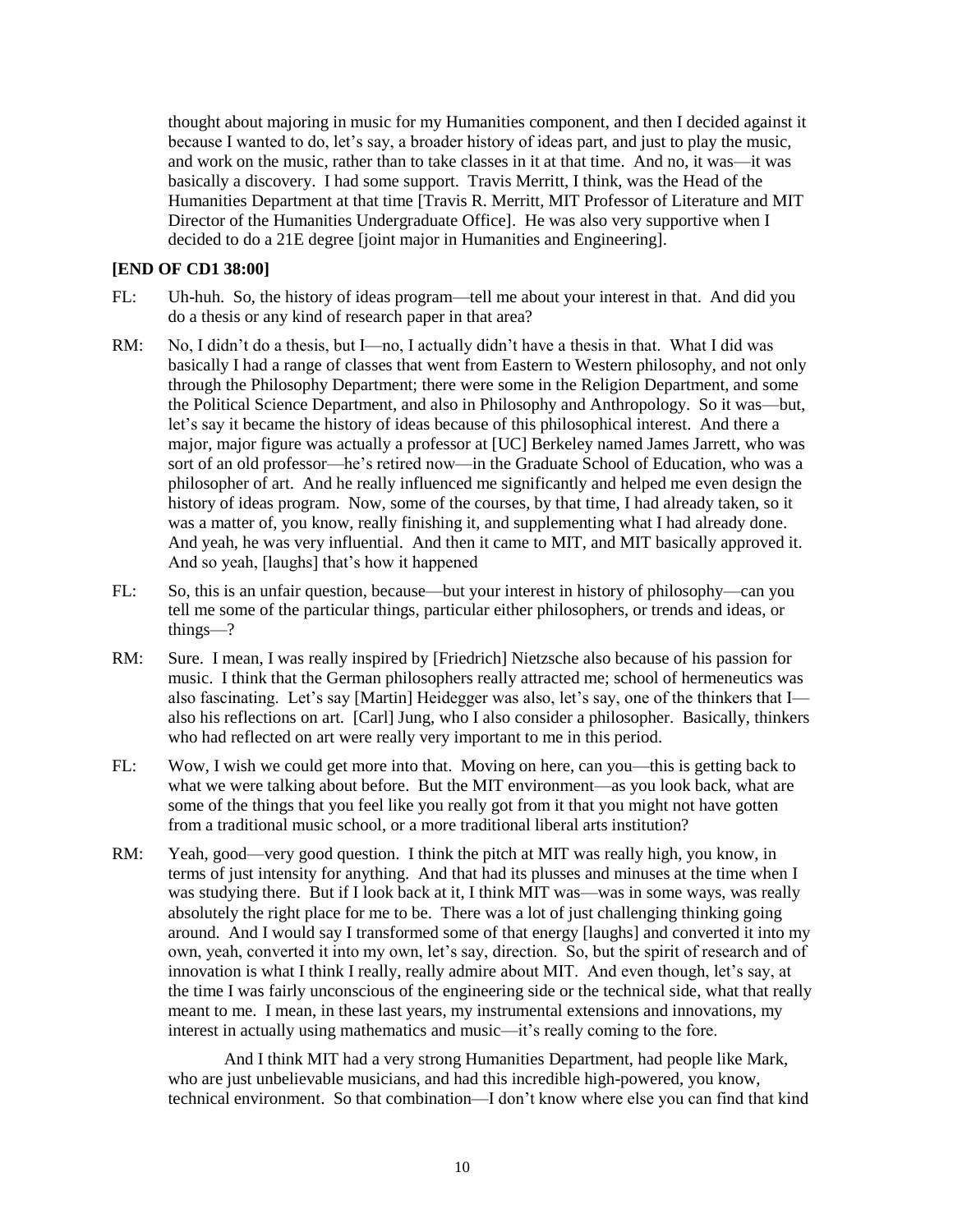of combination. On top of it, I got to study at Wellesley [College, Wellsley, MA] and at Harvard [Univeristy, Cambridge, MA]; I could, you know, sit in on a seminar on jazz there, and go to Berkeley for seven months, University of California. So, that I actually could do that is really a testament to MIT's belief, and openness in a certain kind of way. I mean, I don't think it's—it's necessarily given on a platter, but if you look for it, you really have a chance to create something unique in terms of an education. So I think that was really yeah, those are my positive feelings about that experience.

- FL: So, also in 1986, you were the winner of the Eloranta Fellowship [Peter J. Eloranta Research Fellowship].
- RM: Exactly.
- FL: Tell me about the project that came from that.
- RM: Yeah, that's another confirmation of what I just said, that, you know, I discovered that there was such a thing as the Eloranta. A friend of mine, Mihai Menoliu [MIT class of '84] had won it the year before. And I had this desire to go and…and explore jazz in France, and so I started doing some research, again supported by Mark [Harvey], and I was curious why an American music was actually better received in Europe [laughs] than in America. So I wanted to investigate that, so I put a proposal in. And I mean, you know, a technical place like that having a fellowship like the Eloranta for a creative proposal in any field is also really so rare. So that I got supported to go and investigate jazz in France, being an MIT student, [laughs] is really remarkable!
- FL: So did you write a paper that came from that? What was the result from that?
- RM: The result from that was actually we met with [MIT] President [Paul] Gray [1980–1990] and we had a discussion about it, about the trip, but there was no paper. I mean, I had the idea of really presenting a paper, but to be quite frank, it probably impressed me so much that I couldn't write a paper on it. And to some serious extent, I'm living that in 2001. I'm actually a professional avant-garde musician, living in Europe. I spent two years, the first two years, '92 to '94, half the time in France itself, working with modern dance companies. So, that first trip, I think, had a really, really [laughs] significant impact on—on being attracted to Europe as a possibility to be a professional avant-garde musician.
- FL: That's really interesting, for that Eloranta Fellowship, that you weren't required to write up some formal document, and that says something about the fellowship, too.
- RM: Mm-hm, yes.

## **4. Approach to composition and performance (46:47–CD 2 6:47)**

- FL: So moving on to the—a little bit in the future here, you're going to be Artist in Residence at MIT, April 25th through the 28th [2001], I believe.
- RM: Right.
- FL: And you're coming with Paul Lovens [b. 1949], a percussionist. Tell me briefly about his musical background and how you came to be playing with him.
- RM: Paul Lovens was, as far as I'm concerned, he's one of the great free improvisers in improvised music, and I admired Paul since I—I didn't know of Paul's work until I came here, in Europe, but you know, quickly found out who he was, and what he did. And he's played with Cecil Taylor [b. 1929] for many years, the last decade. And then, I put out my first CD [*Orka*]—I was ready to put out my first CD—of solos, which I had been working on for many years, compositions using my, you know, extended instruments, the hybrid trumpet,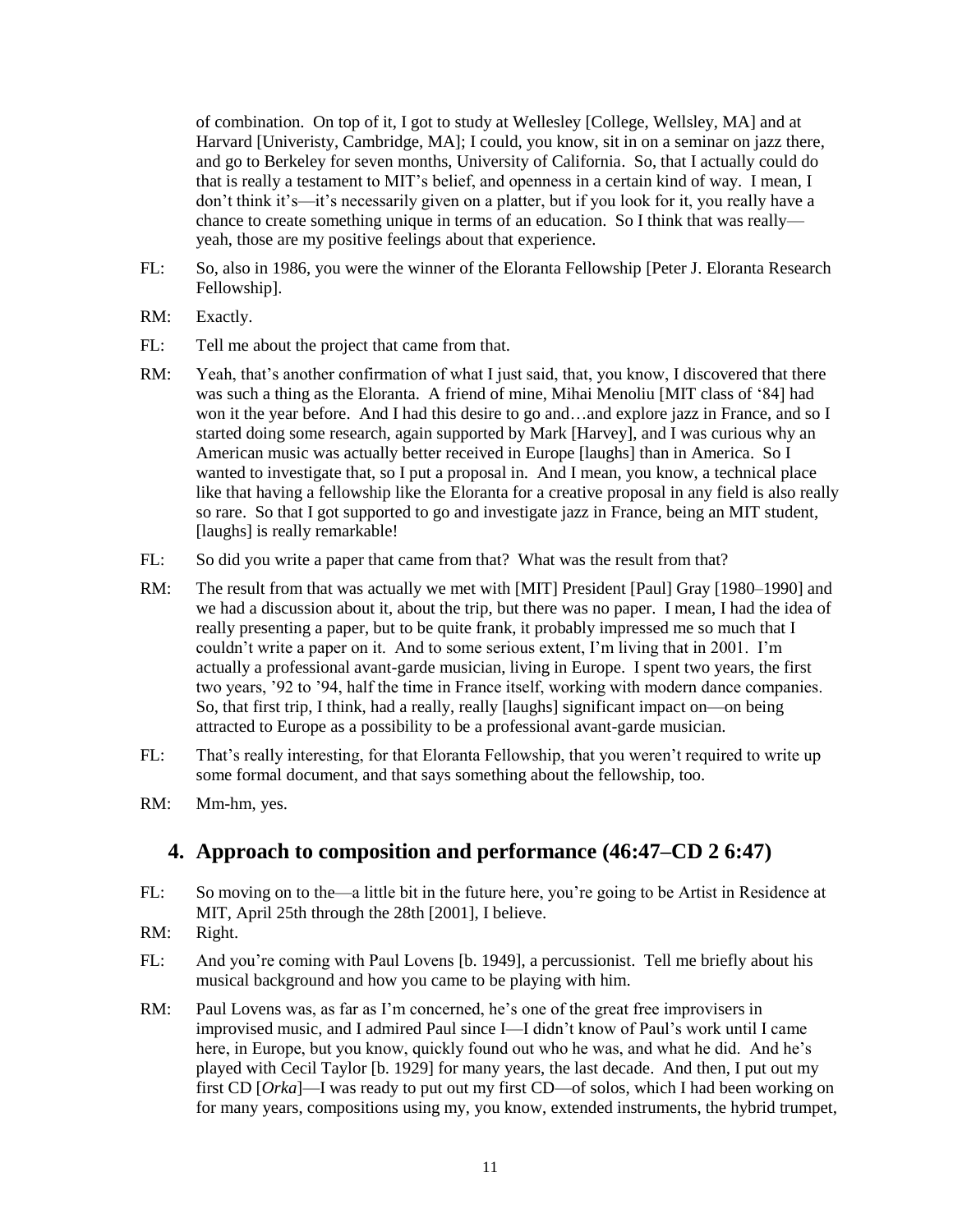and the normal trumpet, etcetera: improvisations but, you know, that I had been actually really working out for four or five years. And then I needed a partner to—to make the rest of the CD up. And I met Paul by chance at a concert; my first solo concert in Amsterdam was a double bill with a group in which Paul was playing, and they had asked me to sit in. And yeah, I had asked him to join me on the record. And the record [CD] you [MIT Lewis Music Library] have, *Orka*, was the first time we actually really played together other than that sitin. And that five-hour recording is what you hear, as duos.

- FL: Wow.
- RM: And ever since then it's become, you know, clear that this duo will last. So, I chose Paul also because I'm so interested in—in this abstract timbral and sonic universe, let's say, pitted against time. And so, there's no harmonic mediator; there's no bass player or there's no piano.
- FL: Right.
- RM: So that was really intentional. I wanted just sound and time, if I can say that.
- FL: Right, and it's—
- RM: But I also played time. I mean, that was—I mean, my hybrid trumpet also allows for certain percussive possibilities, and so we reversed roles. That was also very, very important, and is an important aspect of my work, is that it's not just horns and rhythm section, but everybody is responsible for the entire musical elements and ingredients in a piece, in an improvisation or in a composition.
- FL: And what's interesting about Paul's playing: it's not—he's really exploring the sounds of the instruments and not necessarily keeping a beat. And it's a wonderful world that he does with that. So, tell me a little bit more about your, this concept of time that you're working with, when it's not working with a steady beat.
- RM: Mm-hm. Well, as in improvisation, you know, it's very asymmetric, let's say jagged, angular approaches to time. You have a whole, you know, variety of approaches to time, let's say. In that duo with me and Paul, he plays sometimes grooves, but they don't last very long; they're really effervescent. And that's a real, certain kind of challenge. I also then get the opportunity to play time myself, when the drummer's not playing time [laughs], so that's also—it opens up a lot of possibilities for going in and out of certain kinds of sonic spaces, and not be just locked into a periodic groove—which doesn't mean that I'm not interested in that. I mean, one of my recent CD's is also with a South Indian percussionist, and they have really a fascinating tradition of mathematical permutations. And that's also something that's really fascinating to me.

And I've also incorporated—so I'm interested in the entire spectrum from let's say very jagged and asymmetric time approach to a periodic one. And I've composed metric cycles for my—for my compositions. And most recently, I started using some—some math again to generate metric material for the percussionist in my last CD, *Reconfigurations*. And that was really interesting. That was actually periodic, let's say, material, fixed material, which I had and used freely also, to some extent. So, that created both, and sometimes he would go into grooves and out of it, depending on what the other instruments were doing, and musical necessity.

- FL: Yeah. Relying on some of your philosophical bit—can you talk about some of the underlying musical and aesthetic ideals that inspire you? I know that's an unfair question.
- RM: [laughs]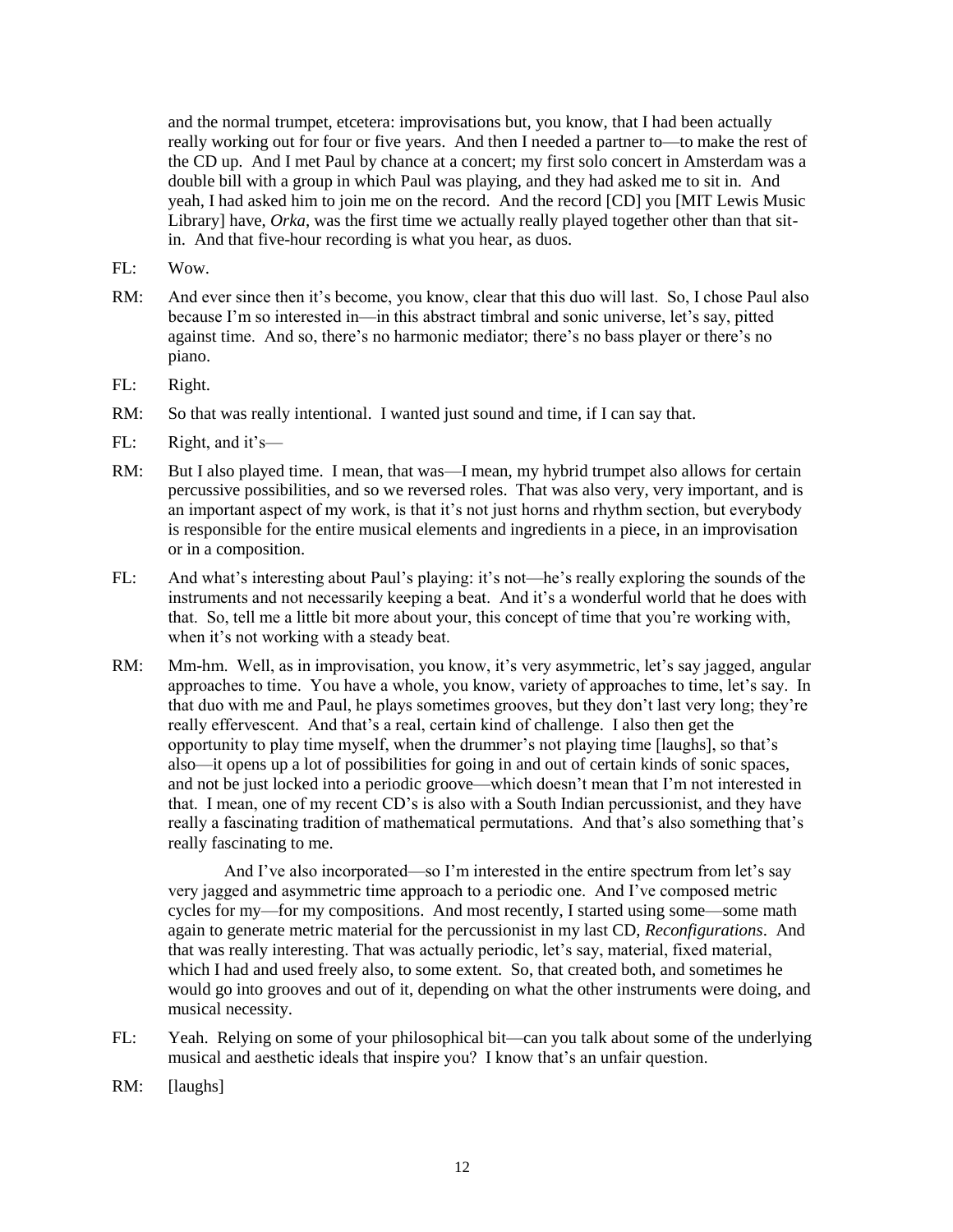- FL: But is there a way that you can talk about that?
- RM: That inspire me. I would say in terms of the traditions that I'm as much inspired by improvised music as I am by contemporary composed music, for example [Edgard] Varèse [1883–1965] and [Iannis] Xenakis [1922–2001] who are two of my favorite composers. And they were both also technical men. I mean, Varèse studied engineering, and Xenakis was a mathematician and architect. And so it's not really surprising that—that they also—I'm really fascinated by what they've done. And then I'm also really influenced by Carnatic music; I'm in love with South Indian classical music. So those are, let's say, the three main traditions that I listen to. In terms of what I'm trying to do with them, I would say at this point, you know, I've absorbed these influences, and I'm just basically really making my own—own works that integrate some of these inspirations.
- FL: When you're at MIT, you're giving a lecture, and we'll see a lot more opportunity to—you know, with your extended trumpet, your modifications: the slide trumpet, the hybrid trumpet, and so on. But for the purposes of this interview, is there a way you can just briefly describe what that is?
- RM: Okay, well I always thought that I wanted to reduce the trumpet [laughs] and make it even almost disappear. So I started actually taking slides out of the trumpet. The whole thing started with taking a slide, which was connected to the first valve, out of the trumpet. And when you disconnect that slide, what happens is that every time you press down the first valve, the sound goes out of this disconnected slide and hits your chest. And so you have this toggling between the sound from the bell and the sound that comes out of this disconnected slide. And the disconnected slide sound was a wooden flute-like timbre. And so I started experimenting with that. That's how it started. And for a solo it was called, actually, subtraction, and you know, with a muted trumpet, with, for example, a metal mute, Harmon mute. So you had this metal sound, and a wooden flute-like sound coming and going back and forth. At one point I found—I was hearing, because I stretched the—the lower register of the trumpet; I was actually pushing it lower and lower, playing pedal tones, and somebody told me about a bass trumpet.

And it's a long story, which I'll make short. I found a bass trumpet in Holland. There were only two of these that existed at that time, apparently, in the world—so a customdesigned instrument for a trumpet player, because bass trumpet's normally a trombone bore. So this was a trombone-register instrument, but with a trumpet bore, trumpet diameter. And I did the same thing, removing slides. And before my first solo concert tour in Europe, I discovered a tube in Amsterdam, on the ground, that was used as a siphoning tool, you know, to siphon gas out of automobiles. And I very quickly recognized that it was the right diameter, and I took it home, washed it, and put it in this disconnected slide. And then I saw that I could actually redirect the sound by moving this tube around. So that's basically the evolution of it, and it went further: swinging the tube, connecting the tube to other instruments. So suddenly I started seeing, more transparently, what a trumpet was! That it was actually tubes and pistons and redirecting sound flow, and—and suddenly I was basically playing with—with the very fundamental, technical apparatus of the trumpet.

And the hybrid trumpet is basically two trumpets, or more, connected together with plastic tubing. And it started giving me also all these percussive possibilities; it was almost like a drummer with two sticks. So sound comes out of two emitters, two bells, separated by a certain distance, and so it was almost like a trumpet-drum. Suddenly I was getting, basically, an entire range of percussive possibilities that were, you know, never possible with a normal trumpet. And then the slide trumpet filled in the glissandi element that I missed, because I was so interested in microtonality, and continuous microtonality—what I call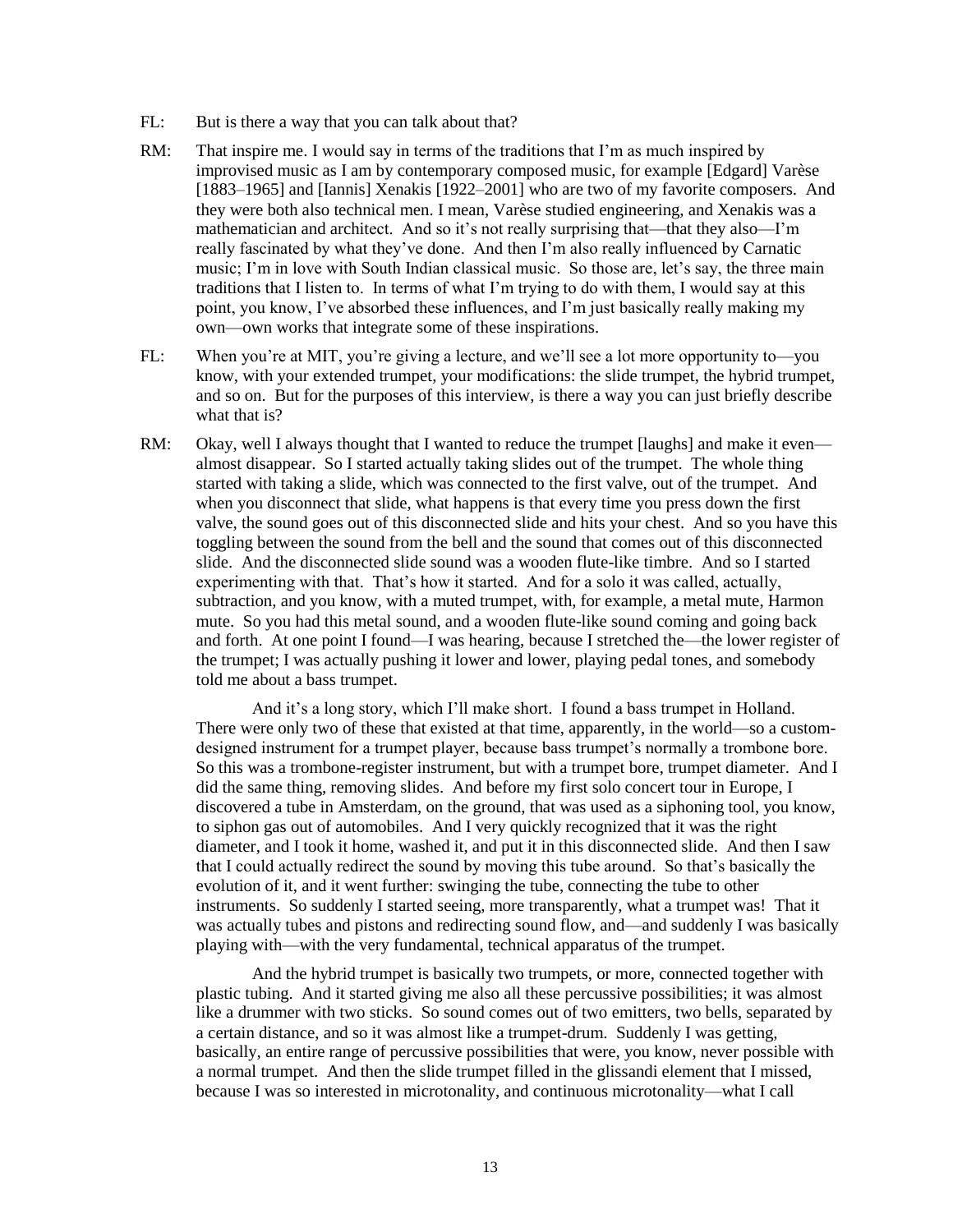continuous microtonality, which means, you know, the kind of glissandis that a cellist or string players are able to make.

- FL: Right.
- RM: Or a voice, in Indian music for example. And yeah, lo and behold, I also found a slide trumpet, with valves and a slide, designed twenty-five years ago by Holton for Maynard Ferguson or perhaps with his involvement. He was a big fan of Indian yoga, and to my knowledge it was never used as a serious instrument; it was perhaps a gimmick for Maynard fans, and so it was so well suited for the—for experimental music. And suddenly it seems to be a little bit of a rage, since people have heard me play it. It seems like there are five or six other trumpet player who are buying this obscure instrument now.
- FL: So do you find artistic inspiration from sounds and noises in the environment around you?
- RM: Oh, yeah, sure! Sure! I worked in the acoustics lab of a consulting firm in San Francisco, and there I was designing silencers for industrial fans; I was doing the physics of it. And I remember that the noise, you know, you'd have to shoot a noise source through a Plexiglas model of a muffler. And I remember how much I liked that noise! [laughs]
- FL: [laughs]
- RM: And all the shades of noise. I don't think I ever had that sort of valuation about what's a sort of—what's music and what's not music. I was fairly open to it. And yes, there—I'm open to any sound that's alive, basically.
- FL: I'm thinking in one particular, very striking example: the solo bass trumpet piece "Tu-Vas."
- RM: Uh-huh. That's not a bass trumpet; it's a normal trumpet.
- FL: Oh, it is? But it's just, you're really in a low register there?
- RM: Right, exactly. That's why I got the bass trumpet.
- FL: Ah! But there's this quality of that, and I mean this in the positive sense, that it sounds, in some ways, like a combustion engine in operation.
- RM: [laughs]
- FL: And I'm really, really moved by that. Can you talk a little bit about that piece? And was there any inspiration from—from so-called non-musical sources for that piece?
- RM: Oh, sure, sure, probably once an MIT student, always an MIT student. "Tu-Vas" was titled so because of the Tuva singers and these sort of overtone singing. [Editor's note: Tuva singing, or throat singing, refers to the traditional overtone singing technique from Tuva in South Siberia.] And I used the voice coupled with these pedal tones, and the noises, so it creates, really, a vocal—it's a vocal-noise mixture. And yet, absolutely, I mean, helicopters and engines and all kinds of other, let's say, mechanical devices that sound—probably the sounds are reminiscent of these machines as well. But you know, it's not so much of a conscious thing except after I discover a sound, or—that has a certain potential, and then I develop it. And the more associations, the better. So some people think it's, "Oh, wow, it really sounds like the Tuva singers! That's really wonderful." And other people might say, "Wow, it sounds really like machines." But yeah, I'm playing—well, I'm aware of—of all those influences, in my hearing.
- FL: Have you worked at all with bringing actual either machine sounds or so-called concrète sounds into your musical performances?
- RM: You mean outside sources, other than my own playing?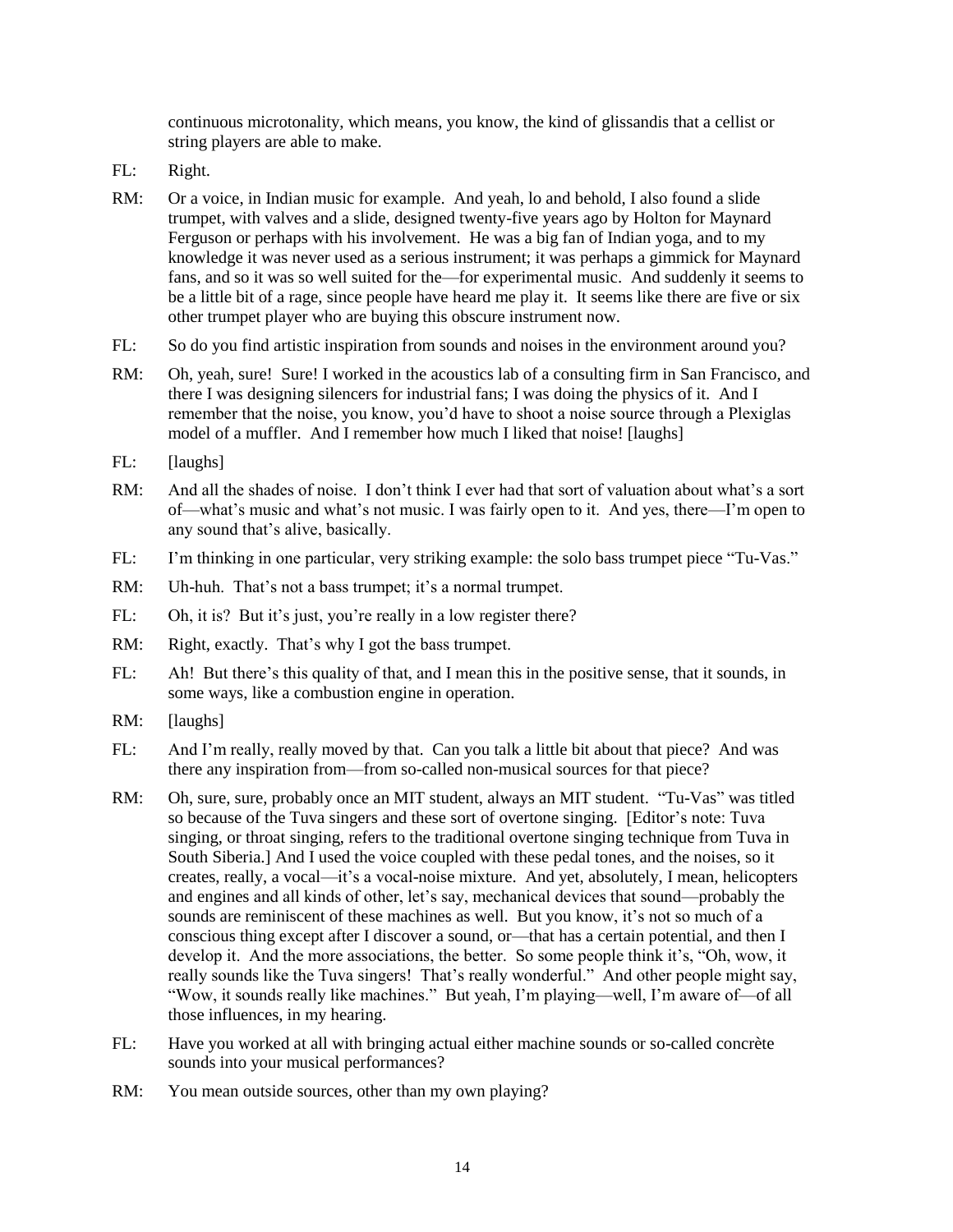- FL: Yeah, yeah.
- RM: No, I've—to date I've never, ever taken any outside, let's say, or found sounds and integrated them because I've—either I've tried to reproduce them myself, on my instruments, or had my musicians do that in my ensembles, or in my pieces. But I've never felt a need to do that until now.
- FL: Here's another kind of unfair question. The musicians that you play with also employ a lot of these extended techniques, and make sounds of a noise nature, sounds that aren't traditionally intrinsic to particular instruments. Is there a way you can describe the musical language that you're all working with? I know this is a really unfair question, but can you talk a little bit about that?
- RM: You know, I'm so convinced that what comes out of an instrument, or what languages are possible to an instrument, are based on what one hears. So, I mean for example, there's—I'm being, I'm tangentially answering your question, but bear with me. There's a saxophone player in Southern India who studied nageswaram, which is a double-reed South Indian instrument. And he found a beat-up old, you know, saxophone left from the English days in India, and he plays that as if he was playing the nageswaram. And he plays traditional South Indian music, classical music, on this alto [laughs]. So, and it's remarkable what kind of phrasing he gets out of that. So, the musicians that I work with, I think, are people who've also been inspired by a wide range of, let's say, a wide sonic and timbral universe. They also all play in pitch-centered, more conventional, let's say, musical situations as well. But you know, they're explorers by nature, so they end up [laughs] finding each other, or we find each other.
- FL: Yeah, it's so beautiful. Here's something else I want to—
- RM: I would just like to just add one thing: it's not like—in other words, my take on innovation, in terms of sonic innovation, is that it comes out of really artistic necessity. It should come from an urgency. And it's not just the novelty of the sound that's really important to me, but that really it's an important vocabulary, or part of a language, in order to express a musical imagination, and for no other reason. So, I really check my sound, so to speak, and all my ingredients, to make sure that they really have something to do with my imagination. And that's really been the acid test for, I'm staying, or not. But of course, I discover lots of stuff in an improvisational situation; I discover things I've never done before, so it's not so rigid in that way. But in practice, and in preparation, it's very, very important to me that—that they're alive.
- FL: Mm-hm.
- RM: And they're only alive, I think, if one can hear them and imagine them, and have a relationship to them.
- FL: You have some interesting opinions about fusion of music in different cultures. Can you speak a little bit about that?
- RM: Yeah. I think there have been a lot of experiments mixing musics from different cultures. So, for example, I'm one of the most notables with Indian music with jazz. I've been disappointed by a lot of those experiments, even though I think historically, you know, they did open up a certain kind of dialogue and the existence of these different cultures—you know, just the awareness that they existed. My opinion is that—and I'm faced with that challenge myself, in some of my projects, being Indian, you know, raised in the States, and being in Europe, and being influenced by, like I said, these three different African American—I mean, the jazz tradition, contemporary composer tradition, South Indian. And my feeling is that those languages can coexist and can enrich each other if there isn't a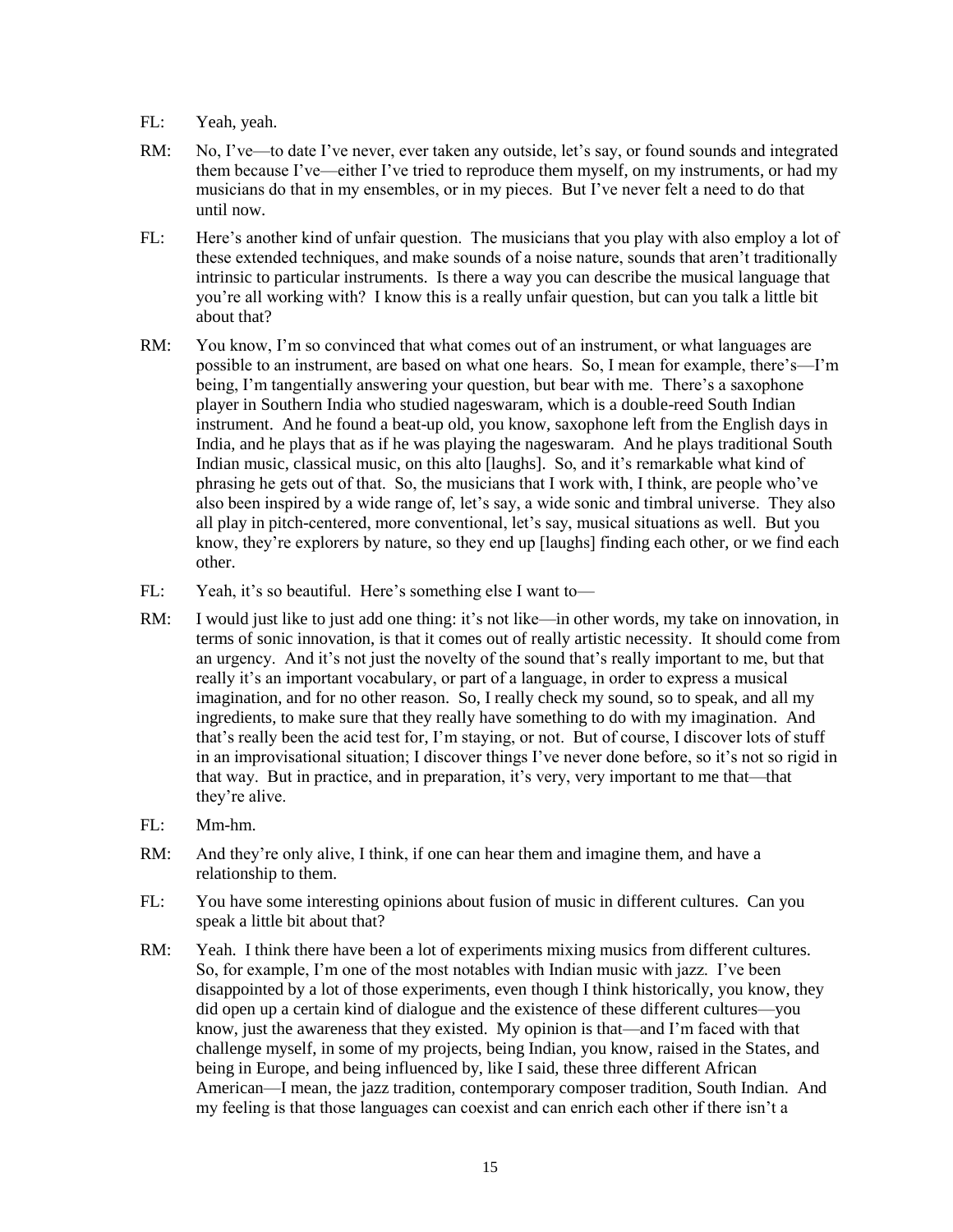preconception of forcing them into a certain sonic result. In other words, not to remove the edge of those confrontations between languages, but actually to—to be open to those confrontations, and to the edge that you hear, to make it more palatable. Because those moments of rich confrontations are actually moments to develop languages, develop new musical languages, and so I think they're really valuable. And there's just too much fusing going on, rather than really trying to make a new music that respects the characteristics of the ingredients.

- FL: Mm-hm.
- RM: So I have pretty strong opinions about them [laughs], about that.
- FL: Wow, I wish we had more time to go into that, and certainly when I see you in person I'd like to talk more about that. One last topic before we go: as you've mentioned earlier, you have a lifelong fascination with mathematics. Can you talk about this relationship with your music? And I know in the future you're planning to do more, more consciously mathematicallyinfluenced music. Can you talk about this?
- RM: Yeah. As far as mathematics and music is concerned, the composer, or one of the composers, that's been really, really impressive for me has been [Iannis] Xenakis. My own relationship to it is that in first, in my first sort of compositions that I have called the [Raj Mehta] Collective 3+, I started using certain kinds of number cycles. I started making, designing, my own number cycles, metric cycles, for those pieces. And that was really sort of my first attempts at integrating parts of my interest in numbers. Carnatic music has, like I said, been a big inspiration on me, because of its rhythmic permutations. But the first time that I really tried to design a whole piece based on, let's say, some mathematical interest was *Reconfigurations*, and what I did there was I started developing little algorithms, pattern-generating tools, that I would test, also, musically. And those pattern-generating tools were used to create a graphic score, in which all the musicians worked from beginning to end, but also the specific metric material that the percussionist had to use. And it's a very exciting direction. After let's say ten years of really improvising, and extending instruments, and making some attempts at using parts of, let's say, like I said, number permutations and metric cycles, I would like to focus more on applying mathematics to the entire piece, and to get more involved in it. I'm not sure exactly which direction I'll go in, but I'd like to pursue what I started with *Reconfigurations* much further.
- FL: You know, it's interesting; if somebody had just played that CD for me, the last thing in the world I would have thought was that there was a mathematical basis because it's so organic. But obviously, you understand that mathematics is—that's there's a spontaneity and a real vitality to it, and it isn't just a rigid organization of things like some people assume that mathematically-based music is. And obviously, you know the music of Xenakis very well, which is another wonderful example of that. But can you just speak a little bit more about the—the creative spark that you get from mathematics?
- RM: You know, for me, if I look back at really doing math at all, it was very much like improvising. It required an incredible amount of preparation, so you needed to know your tools, and your formulas, and let's say in mathematics you needed that. But you went in to basically confront problems that you'd never seen, or you don't know, or you can't expect. And I always had that same feeling, the same inspiration from doing mathematics that I have from doing music, and from improvising, that immediacy. There's—that's all I can say. I think it was just a similar quality towards the creativity involved.

Okay, there is still a sensory component in music that's different, I mean, to really be able to hear sounds and to feel it emotionally in your body. I mean, that's also a difference, let's say, from mathematics, where—where you feel inspiration, but you don't necessarily